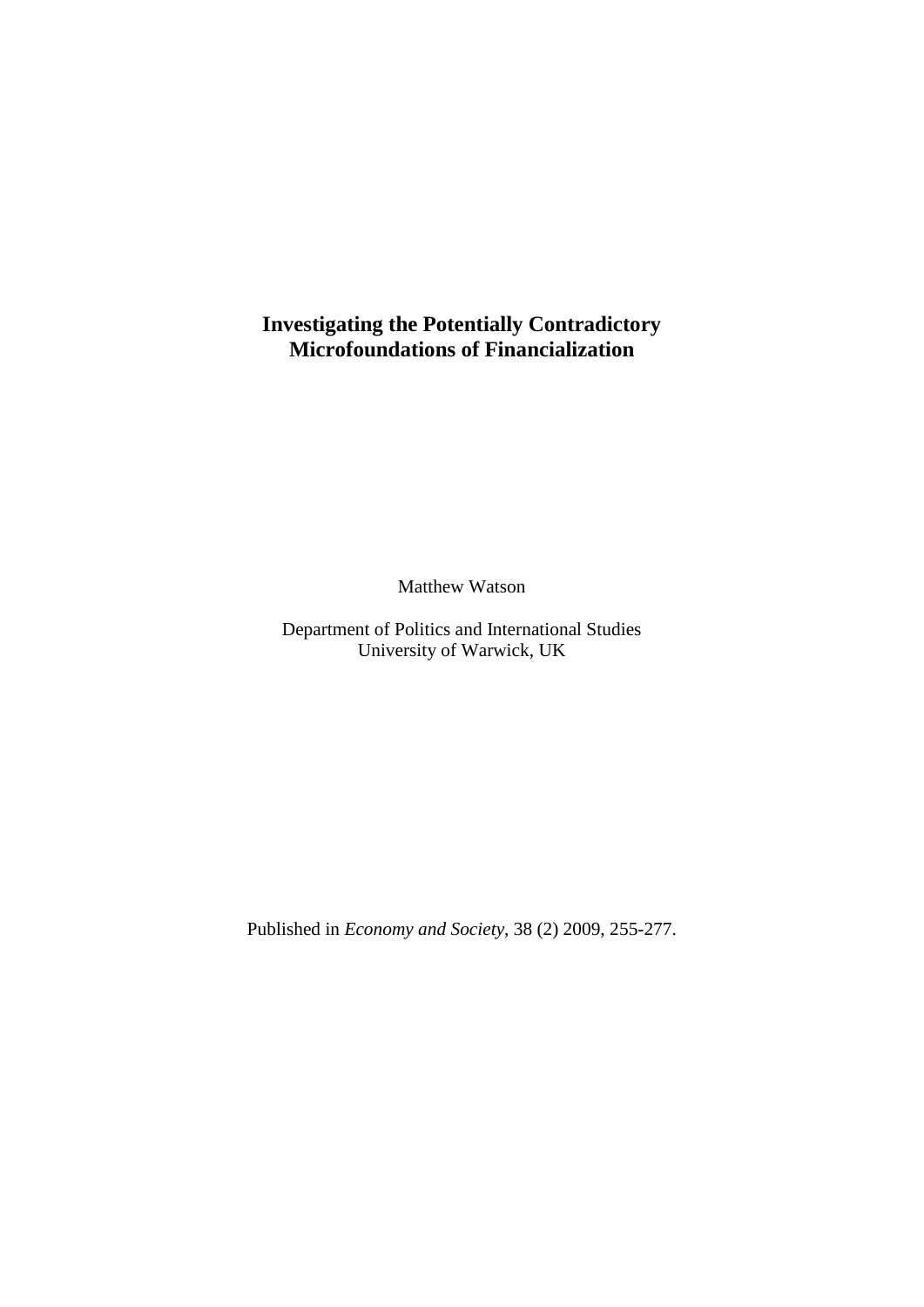## **Investigating the Potentially Contradictory Microfoundations of Financialization**

## **Abstract**

The existing academic literature on financialization points to multiple instances in which firms attempt to demonstrate the vitality of their stock market position in ways which ultimately prove to be self-harming. I demonstrate, in the first instance as a matter of immanent logic, that these actions are linked to the interplay of contradictory tendencies in the microfoundations of financialization. Under conditions of financialization, firms create additional sources of credit to capitalize their productive activities by driving their stock price into greater increases than the market average, thereby generating capital gains. Yet, the more it becomes public knowledge that the financing tricks used to inflate the stock price provide no productive benefit to the firm, the more that it would seem to create incentives for fund managers to hold portfolios that replicate the stock market as a whole. In this way, they will minimize their exposure to financial misrepresentation. Such a stance undermines financialized business models, but it does in any case conform to fund managers' basic theoretical training, which revolves around the logical demonstration that an individual stock cannot systematically out-perform the market average. I review the available empirical studies of fund manager decision-making to show that they find against the existence of a simple performativity loop operating between finance theory and fund manager behaviour. However, on many points the empirical evidence does confirm the theoretically-derived conclusion concerning the potentially contradictory microfoundations of financialization. Fund managers often do act in a way which is consistent with finance theory's core claim that an index-tracking strategy represents the only equilibrium portfolio, even if this is only rarely as a result of the direct performativity of the theory.

## **Key Words**

financialization; microfoundations; fund managers; the Capital Asset Pricing Model; index-tracking; performativity.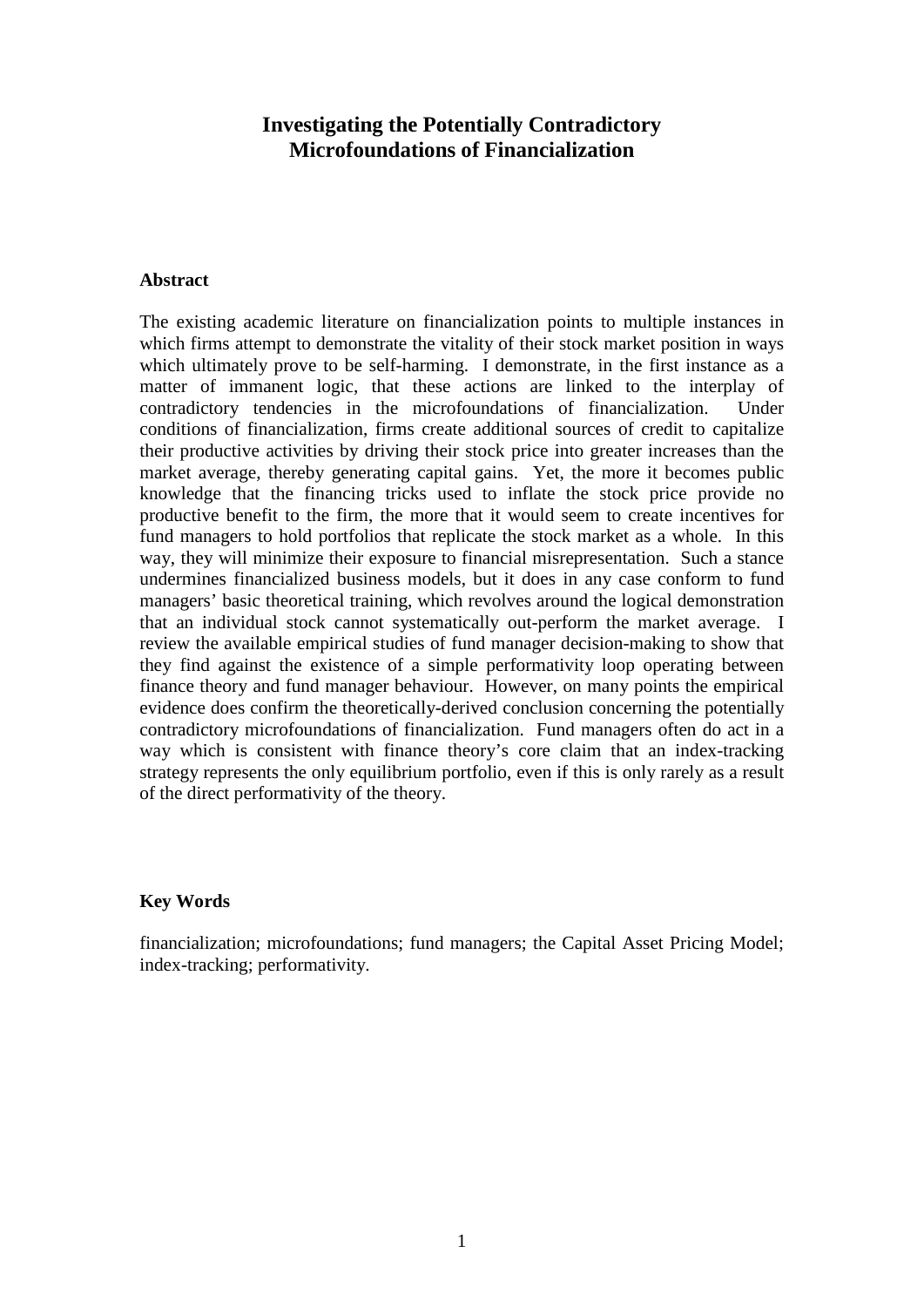## **Introduction**

The academic literature on financialization has tended to develop as a series of separate specialist arguments running in parallel rather than as an integrated whole.<sup>1</sup> The result is a strong suggestion of quite distinct moments of socio-economic restructuring. An important task of future studies of financialization is to examine not only whether such moments cohere in their own terms, but also whether they are free of critical tendencies when considered as a single underlying shift in the social relations of production. The main conclusion to follow from this article is that individual parts of the political economy of financialization often work against one another. In particular, I argue that financialization is built upon potentially contradictory microfoundations, whereby the learned intuitions of fund managers serve to frustrate the attempts of corporate managers to introduce business models capable of enhancing shareholder value.

The modern state has an accumulation function due to the fact that the cohesion of society depends upon the health of the economy (e.g., Jessop 2007). In a financialized economy, the accumulation function passes directly through corporate managers' success in deriving additional shareholder value. This in turn depends on fund managers pushing the value of the financialized firm's stock price above that implied by changes in the market index. However, the accumulation function must always be balanced by a legitimation function (e.g., Carnoy 1984). Economic growth is not enough on its own to ensure social cohesion, as the distribution of growth dividends is also important. In a financialized economy, the legitimation function depends on the success of fund managers in investing passive savers' money for the future. By seeking to insure passive savers against unpredictable reductions in their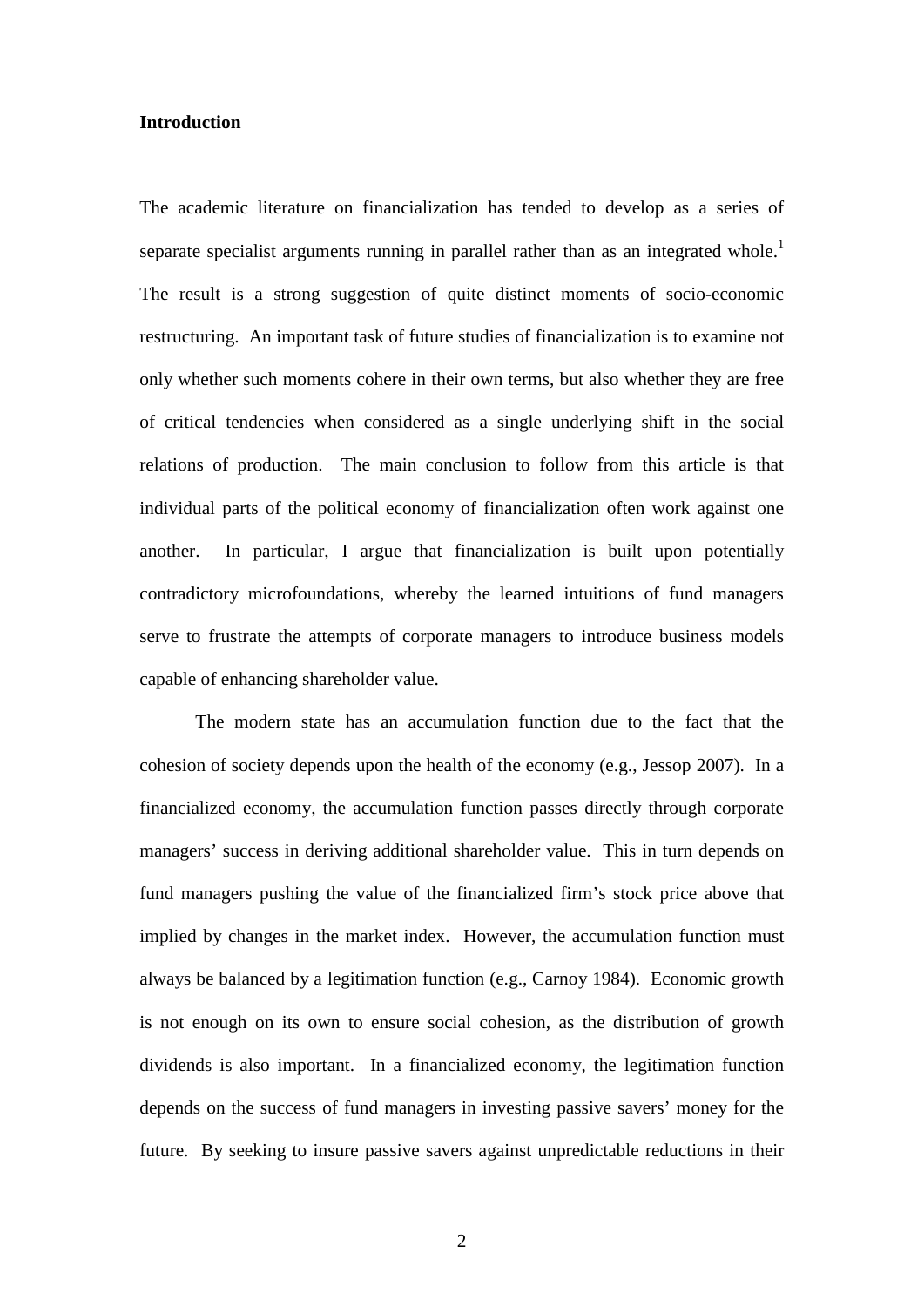wealth, fund managers have an incentive to adopt only market-conforming strategies. Yet, such strategies render ineffective all attempts by corporate managers to beat the market average by pursuing shareholder value business models. This appears to place the accumulation function directly at odds with the legitimation function in the microfoundations of financialization.

In order to reach such a conclusion, the analysis proceeds in three stages. In section one, I outline the main features of my argument. I begin with an abstract account of the contradictory dynamics, before moving on to illustrate a variety of empirically verifiable concrete forms that the contradiction imposes upon economic relations. Sections two and three are then used to deepen the analytical basis of the argument by matching the theoretical discussion with the available empirical evidence. I locate the primary tension impacting upon the firm in the need for corporate managers to persuade their counterparts in investment funds to systematically unlearn all the knowledge imparted through their theoretical training which tells them that no individual stock can consistently out-perform the market as a whole.

In section two, I show that the logic of firms' attempts to forcibly increase existing levels of shareholder value runs contrary to how fund managers are taught the basic tools of the money management trade. The contradictory microfoundations of financialization arise from a basic incommensurability between the two: the insights of William Sharpe's Capital Asset Pricing Model imply the generic futility of all attempts to demonstrate superior levels of shareholder value. In trying to persuade fund managers that their theoretically-derived intuitions are misplaced, firms are increasingly pushed towards strategies of self-harm merely as a short-term palliative for their shareholder value business models. Treating this as a purely theoretical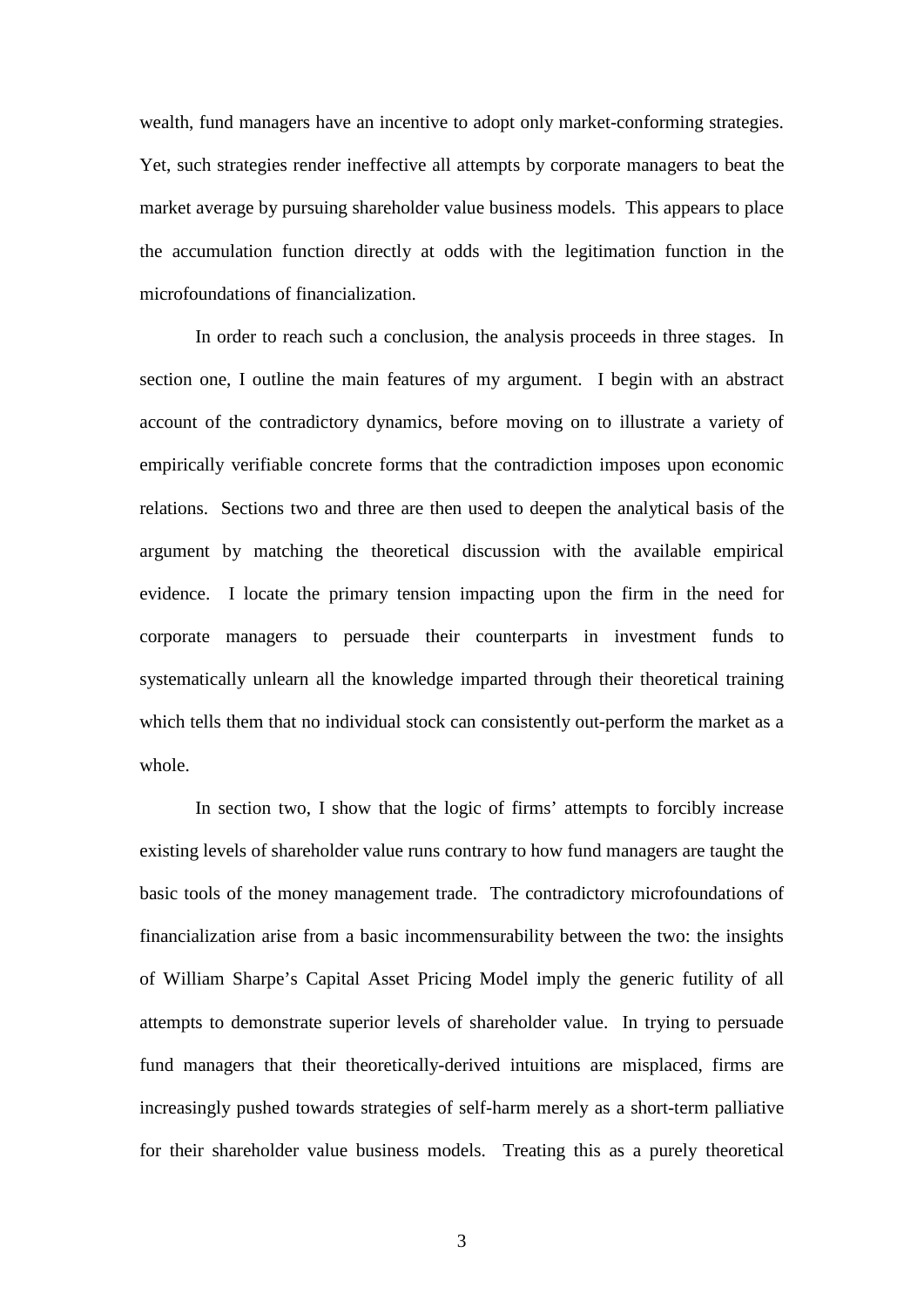issue, it is reasonable to assume a pristine performativity loop operating between finance theory and the financial economy. Such an assumption, however, depicts the stock trading system as a fundamentally asocial environment.

Empirical studies reveal a far greater social richness penetrating the process of fund manager decision-making. As a result, I use section three to subsequently re-set the discussion by paying extra attention to empirical studies which situate fund managers in social context. The evidence highlights the significance which is attached to constructing personal networks in order to facilitate socially embedded behaviour. Fund managers routinely make themselves available for the frequent oneto-one meetings requested by corporate managers to discuss their firm's prospects. In Sharpe's hypothetical world, this is a complete waste of time, because fund managers should be concerned merely with tracking the market index and not with individual firms' prospective performance, yet the meetings nonetheless occur (e.g., Rao and Sivakumar 1999). But to what effect?

The interesting conclusion to arise from section three concerns the *contents* of the one-to-one meetings. The fact that these meetings take place at all is a point against the theory, but the evidence showing what goes on within the meetings does not refute the theoretically-derived suggestion of the contradictory microfoundations of financialization. Whilst actual practice is predictably found to be much less clearcut than Sharpe's hypothetical world infers, on many points the available studies of fund manager decision-making in social context go a long way towards confirming the presence of the theoretical relationships. The identification of a strong performativity loop from the Capital Asset Pricing Model to a functioning financial economy remains an exaggerated abstraction of a much more complex reality. Nonetheless, the pressures arising from the context in which they operate do influence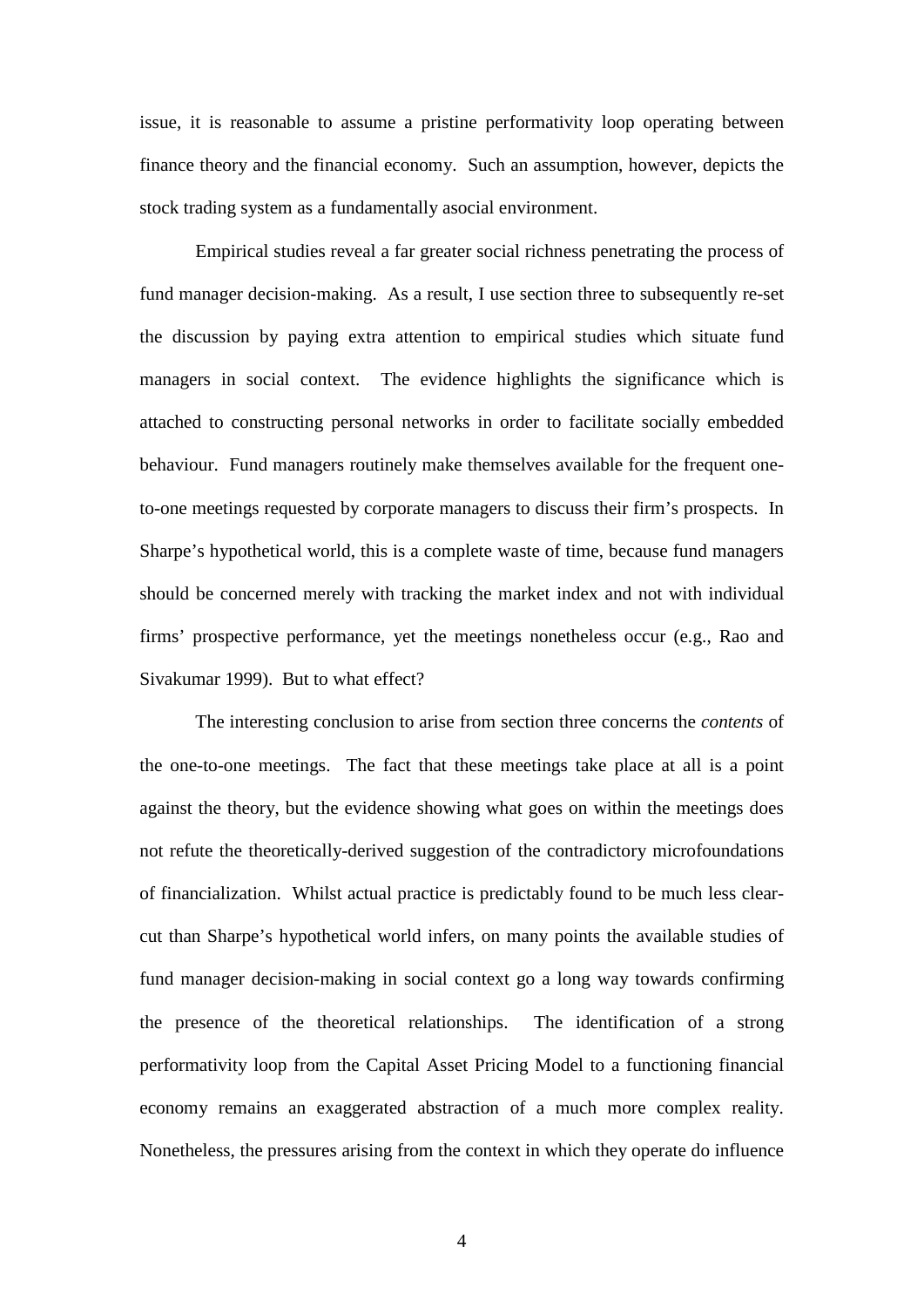fund managers to act in a manner consistent with what their behaviour would be were it fully performed by finance theory. At least to an extent, then, fund managers do seem to inhabit the type of world described by the theory, even if it is not the theory alone bringing the world into existence. As a consequence, there remains mileage in continuing to explore what I here describe as the potentially contradictory microfoundations of financialization.

## **The Tendencies and Counter-Tendencies of Financialization**

An important element of the theoretical literature on financialization focuses on governments' attempts to institute a finance-led growth regime (e.g., Aglietta 2000; Boyer 2000). The aim of such strategies is to harness public policy to incentives designed to incorporate new financing techniques for making credit increasingly available throughout the business economy. If successful, this drives growth as the credit is recycled as enhanced consumption possibilities for both the household sector (manifested in higher demand for everyday goods) and the corporate sector (manifested in higher demand for capital goods). This can be thought of as the *macrofoundations* of financialization.

My concerns in this article are rather different. They are with the *microfoundations* of financialization. In general, the existing literature on this particular issue divides in two.

(1) One part of the microfoundations literature focuses on firms' attempts to improve their stock market standing by purchasing value-based management advice (e.g.,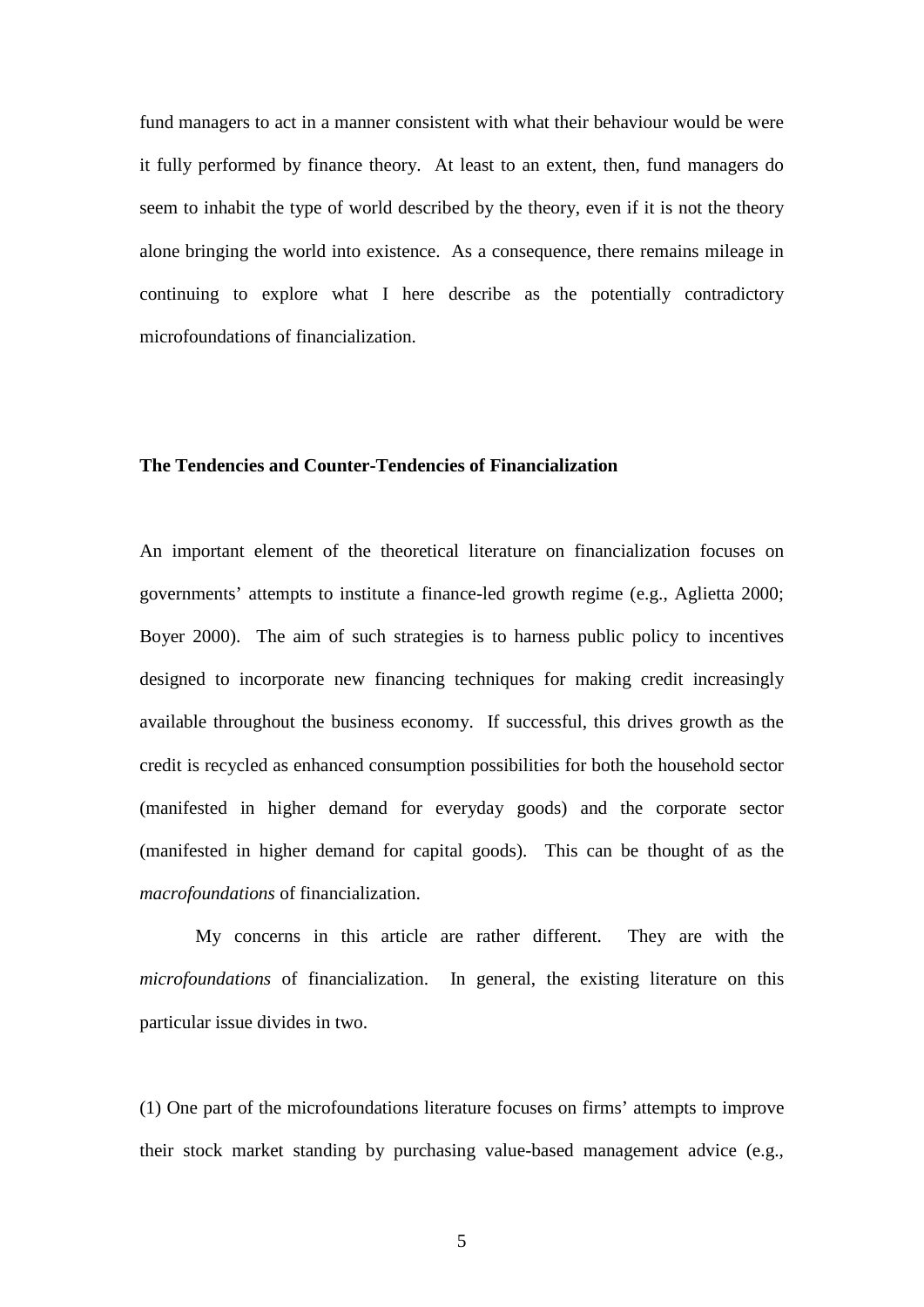Micklethwait and Wooldridge 1996). This relates to new techniques for controlling the company accounts in ways that appear to leave firms undervalued relative to their competitors in terms of their overall stock market capitalization. If successful, by enforcing the impression of structural undervaluation, firms can engineer significant boosts to their trend stock price. This in turn is likely to free up new sources of credit flowing from the capital market into business enterprises, hence enabling firms to expand their presence in product markets.

(2) The other part of the microfoundations literature focuses on individuals' attempts to secure additional future consumption by transposing current savings into a range of different financial investments with the potential for realizing capital gains (e.g., Martin 2002; Langley 2008). If successful, the long-term increase in portfolio wealth can subsequently be cashed in so that individuals can provide for themselves forms of asset-based welfare. The processes of financialization are thus increasingly embedded in the goal of privatizing responsibility for consumption in old age and necessarily tie individuals' future economic security to the success of firms' business models.

In other words, the microfoundations of financialization are located at the intersection of the household and the corporate economies. My argument in what follows is that an essential tension exists at this intersection: the satisfaction of firms' needs within the corporate economy undermines individuals' attempts to provide for themselves future economic security via asset-based welfare, whilst the satisfaction of individuals' needs within the household economy undermines firms' attempts to use the capital market in order to enhance their operating potentials. It is in this context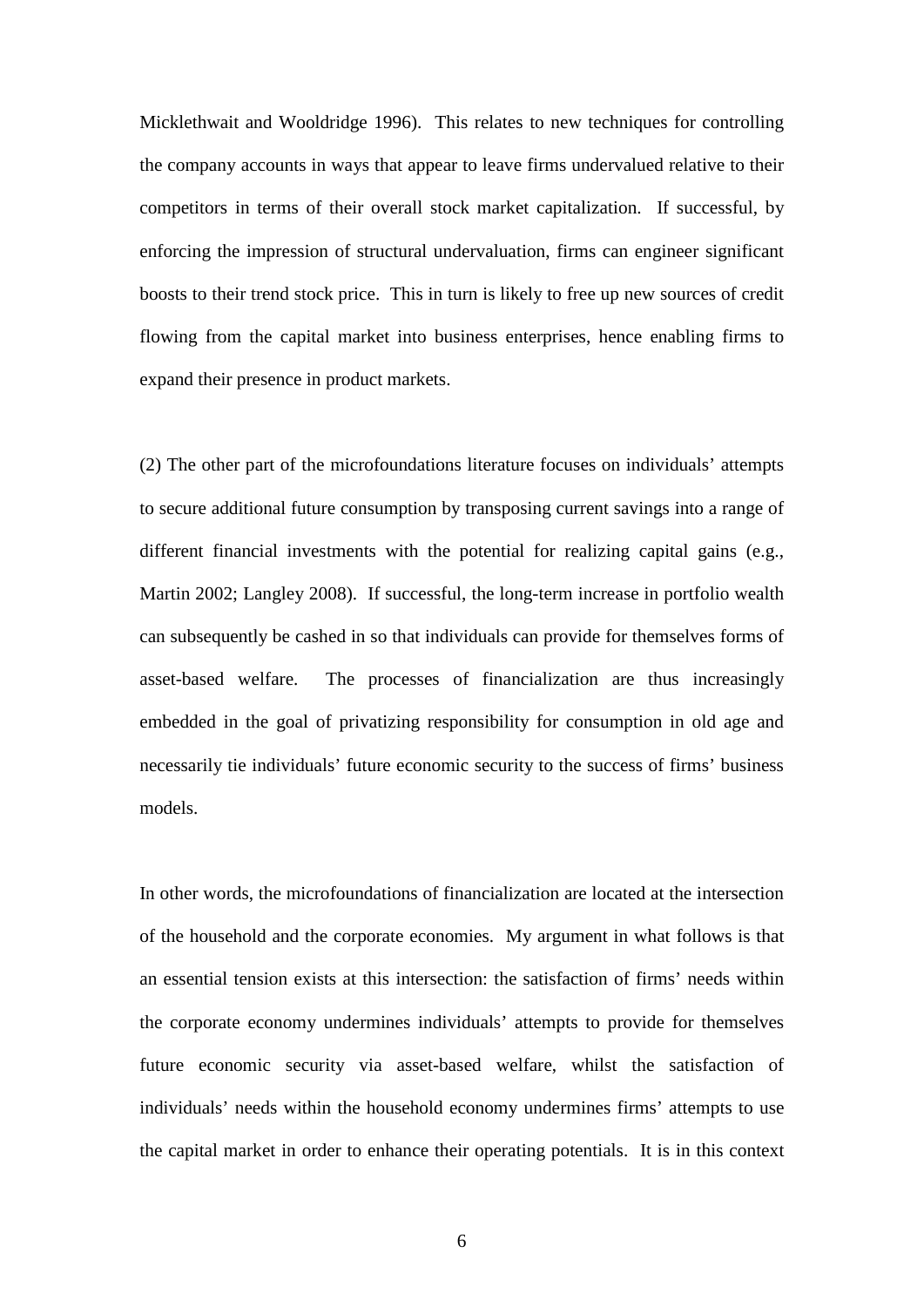that I set out to investigate – in the words of the article's title – the potentially contradictory microfoundations of financialization.

The tension I identify is rooted in broader trends of recent socio-economic restructuring, the most important of which is the embrace of the ideology of shareholder value. Shareholder value strategies have been promoted at two distinct levels: (1) as a means for firms to rationalize the reallocation of their own resources so that their productive activities are oriented primarily towards raising their profile on the capital market rather than the goods market (e.g., Froud *et al*. 2000; Lazonick and O'Sullivan 2000); and (2) as a means for governments to harness the flow of funds around the capital market as an automatic pilot for social relations of production which facilitate the shift towards a system of asset-based welfare (e.g., Aglietta 2000; Boyer 2000). So, whatever tension is manifested in the microfoundations of financialization has implications not only for the way in which passive savers' money is invested on their behalf. It goes right to the heart of the viability of contemporary national accumulation strategies which are based around the dynamics of the capital market, because these in turn are predicated on the ability to continually expand passive savers' paper wealth.

As a general rule, accumulation imperatives must always be balanced by legitimation imperatives if a state is to continue its function of successfully embedding the national economy (e.g., Habermas 1976; Poulantzas 1978; Offe 1985). Under the influence of shareholder value ideology, accumulation takes place within firms whose business models are increasingly incorporated into the day-to-day dynamics of the capital market. The stock price thus becomes both the capital market's commentary on the operation of the business model and an important internal ingredient of the business model's chance of success. As a consequence,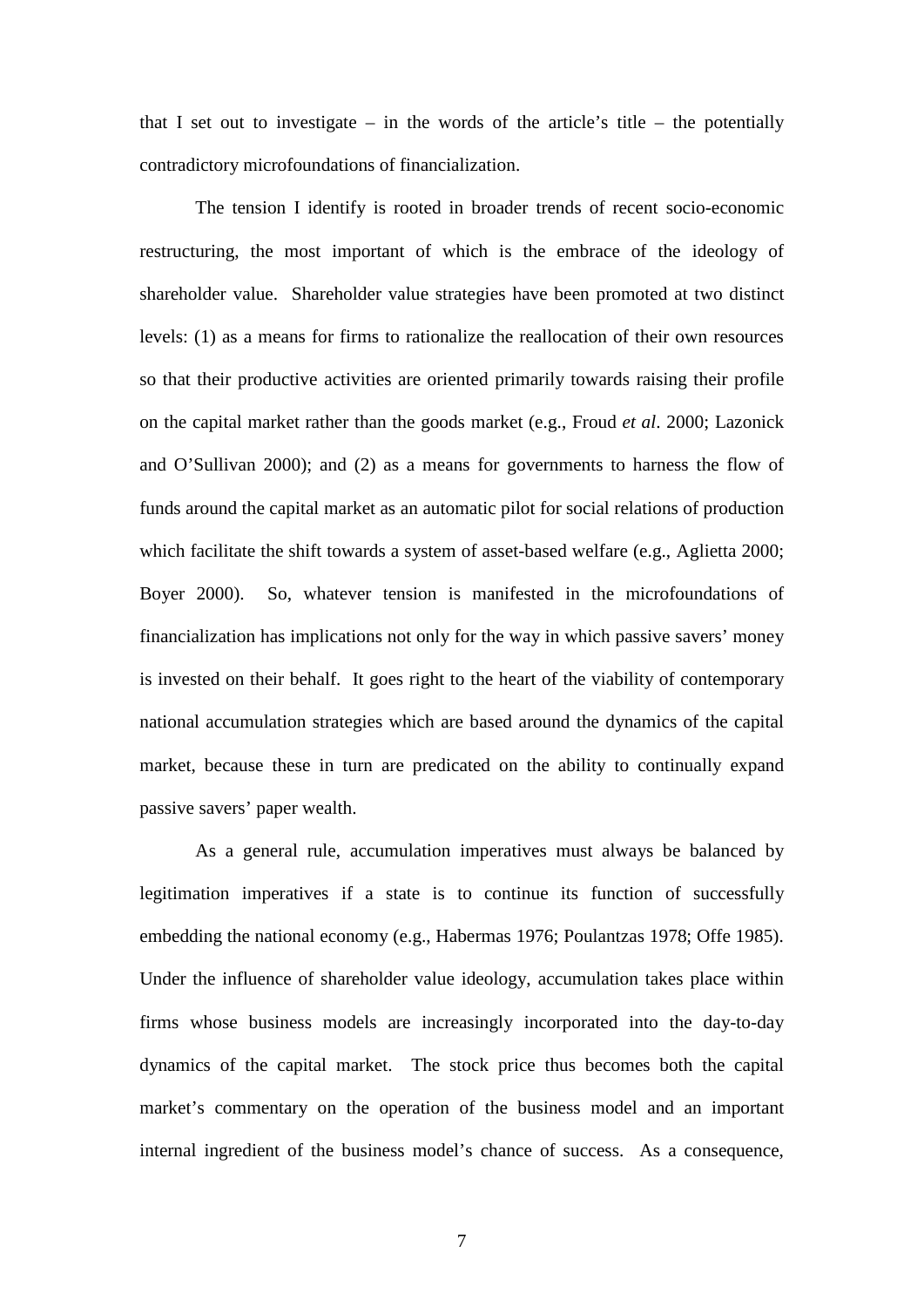accumulation imperatives revolve around the relationship between the firm and the capital market. The firm remains the essential unit of accumulation, but only in terms of its capacity to negotiate its way around the constraints of the capital market. In addition, the relationship between the firm and the capital market is now an increasingly important factor in securing popular consent for profits to be taken out of society. That relationship therefore also acts as the potential source of legitimation.

This is because of the increasing political salience of passive savers: those sections of the population of advanced industrialized countries whose disposable income is higher than their current consumption needs and who consequently have money to set aside to finance future consumption. The short-run temporal horizon of accumulation strategies under financialization is juxtaposed with the long-run temporal horizons of legitimation strategies. Firms require constant increases in their *particular* short-run stock prices relative to the market average to keep their business models functioning smoothly, whereas passive savers have a rather different interest. They need to feel secure in expectations that the *overall* value of the stock market will rise from its current level if they are to believe that their invested money will remain safe.

In general, this money is not invested actively by the individuals concerned, but is entrusted to fund managers who invest it on their behalf. Consent for shareholder value strategies is only likely to be forthcoming when those investments pay off. As a proportion of them will be equities based, the ability of firms to continue to post stock price increases therefore provides the material underpinning for the legitimation structure in which shareholder value strategies are situated. Much, then, rests on the relationship between company managers and fund managers – and much more than has been explored in the financialization literature thus far. In the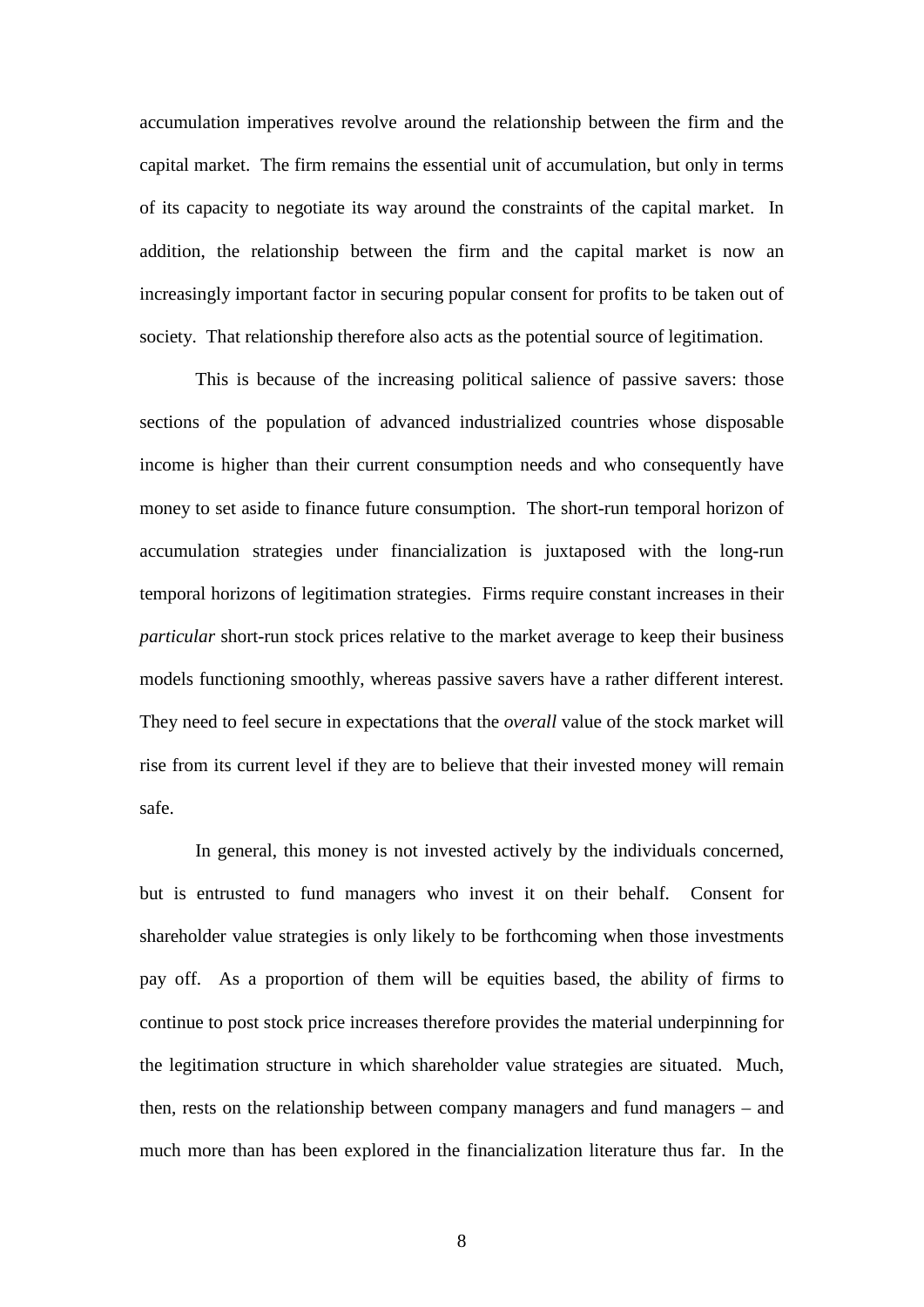presence of the potentially contradictory microfoundations of financialization identified here, shareholder value strategies will always struggle to balance the competing imperatives of accumulation and legitimation.

The tension arises in the information flows that allow fund managers to decide how best to invest their clients' savings. Firms provide the detailed company accounts that constitute the major part of these information flows, and they have had increasing success in co-opting ostensibly independent corporate watchdogs to sign off aggressively presented accounts (e.g., Ravenscroft and Williams 2005). The interests of firms operating financialized business models are thus satisfied by the use of innovative accounting techniques designed to provide instant 'good news' about the state of company finances. However, the interests of financialized firms and the interests of financialized individuals are not aligned in this respect. The more that profit announcements underpinned by aggressive accounting techniques are shown to be nothing other than artificial good news, the more that household savings are put at risk if they are invested in firms employing such techniques. This in turn creates greater incentives for fund managers to diversify their investments on behalf of their clients.

Fund managers will not have full information about which firms have company accounts that are a genuine representation of their long-term financial position and which firms have company accounts whose underlying message is primarily the result of manipulation via aggressive accounting techniques. Set in such a context, their greatest chance of immunizing their clients' investment portfolios from the full effects of corporate governance breakdowns is to avoid having large positions in any single firm. This is best achieved by diversifying portfolio holdings, but the ensuing equalization of demand for stocks across different companies prevents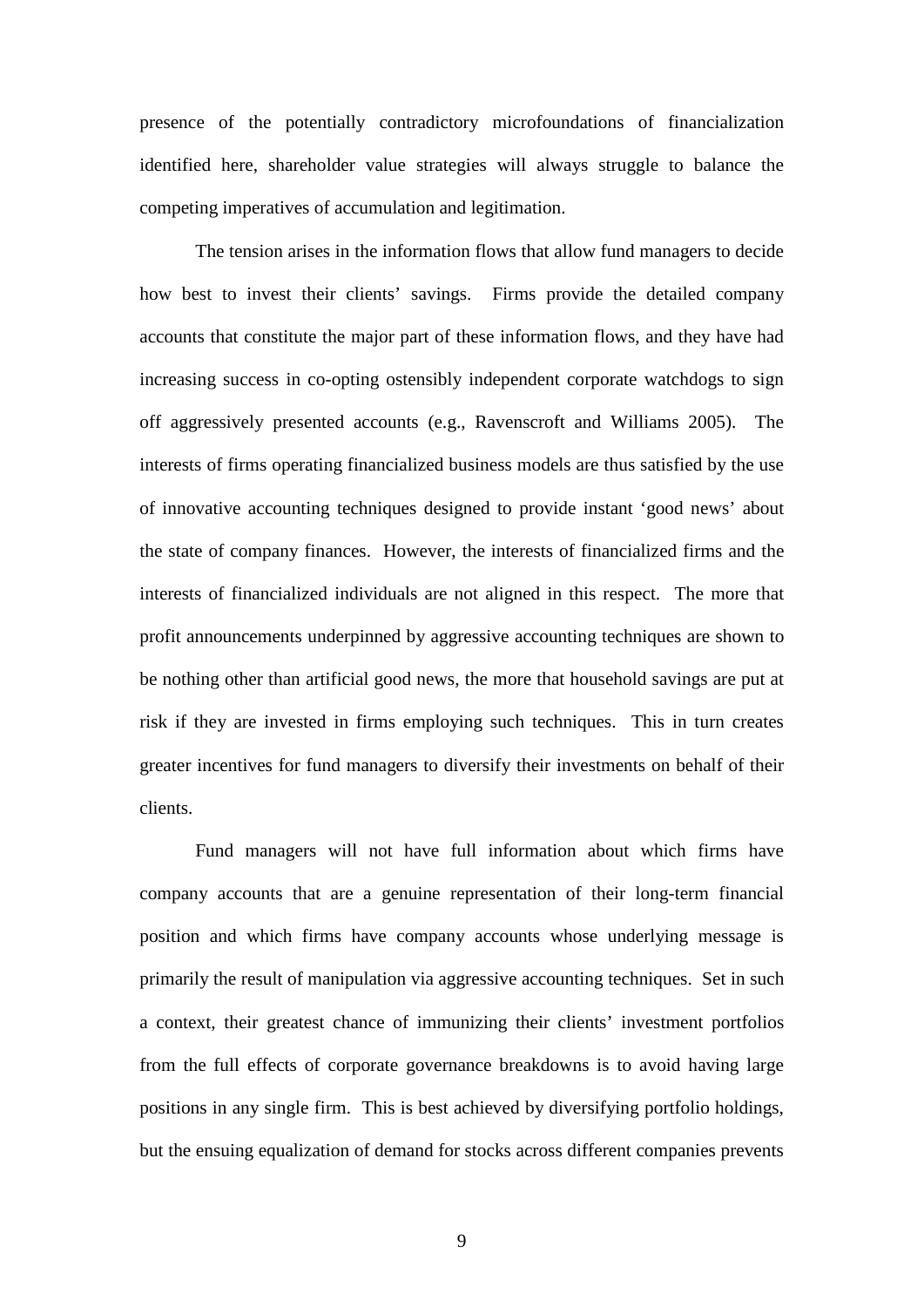financialized firms from enjoying the credit windfalls that result from stock price boosterism.

Only a limited number of shares of a company's stock are available on the open market at any moment of time. If a firm can feed the market environment with incredibly positive information about itself then fund managers might think about concentrating their clients' holdings in a particular stock. At this point the constrained supply of that stock would push up its price and allow the firm to profit from new cash flows on the back of its retained stock holdings. Yet, all this depends on fund managers being presented with evidence of unusual circumstances, whereby one firm has either markedly better performance indicators or markedly better prospects than any other in its sector. This in turn transposes into commercial incentives for firms to produce deliberately distorted information about themselves in an attempt to enforce the impression that their financial vitality does indeed represent something out of the ordinary (e.g., Coffee 2006: 31-2; Frankel 2006: 61-3).

Such commercial interests manifest themselves in the temptation to create a wilfully duplicitous picture of the firm's dynamic financial position. In Lawrence Revsine's sugar-coated phrase (1991), it is all about 'selective financial misrepresentation'. Yet, widespread public knowledge of such practices in the wake of Enronitis serves only to provide greater incentives for fund managers to stick rigidly to diversifying their portfolios as widely as possible. Any attempts that firms make via creative accounting to persuade fund managers to renege on investment strategies requiring them to buy and hold the market as a whole ironically appear to make such strategies increasingly attractive to them.

Equally, if firms do not engage in such practices then they also have no way of securing their desired outcomes so long as fund managers see no reason to depart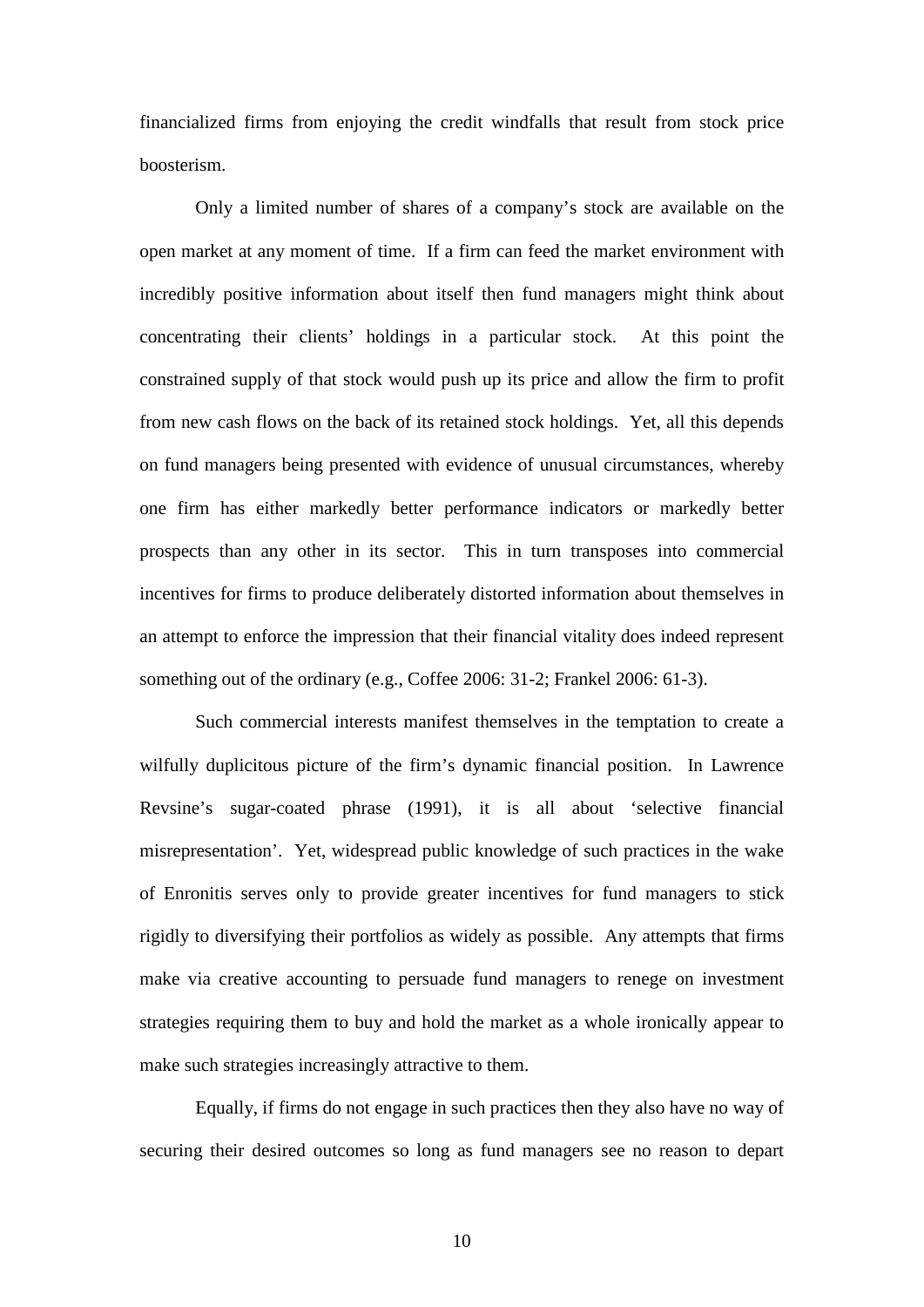from the insights of their basic financial training. Fund managers receive pretty much the same training as one another via MBA programmes, and the teaching on those programmes is dominated by exposure to orthodox financial economics (e.g., Thrift 1998: 164). The models on which orthodox financial economics is based are all, to some degree, variations of efficient market models (Watson 2007: 63-90). In an efficient market, individual stock prices are unpredictable moving forwards in time, which means that those prices are likely to follow a random walk (e.g., Malkiel 1999). In the context of random walk dynamics, the only optimal stock portfolio is the market in its entirety. Market-conforming performance simply reinforces fund managers' instincts to diversify across the market, so firms must create the image of market-beating performance if their shareholder value strategies are to succeed, even if the knowledge of how they did so subsequently confirms to fund managers that they are always right to trust their instincts. Hence, firms are faced with a genuine dilemma, and this informs my claim about the potentially contradictory microfoundations of financialization.

Stated like this, the argument is very abstract. However, there is also a more concrete way of cutting into the issues under discussion. This is to begin with the question, 'why do firms go bad?'. In general, there are two types of answer that can be given to this question. The first is to say that only some firms engage in systematic corporate governance abuses and that these are the firms that are unlucky enough to be run by bad people. The second is to explore the possibility that all firms have the potential to follow a similar route whenever they are placed in contradictory environments. The latter is my preferred type of explanation.

Clearly, the evidence of firms going bad can be situated on a rather large sliding scale: raiding employees' pension funds, deliberately deceiving outside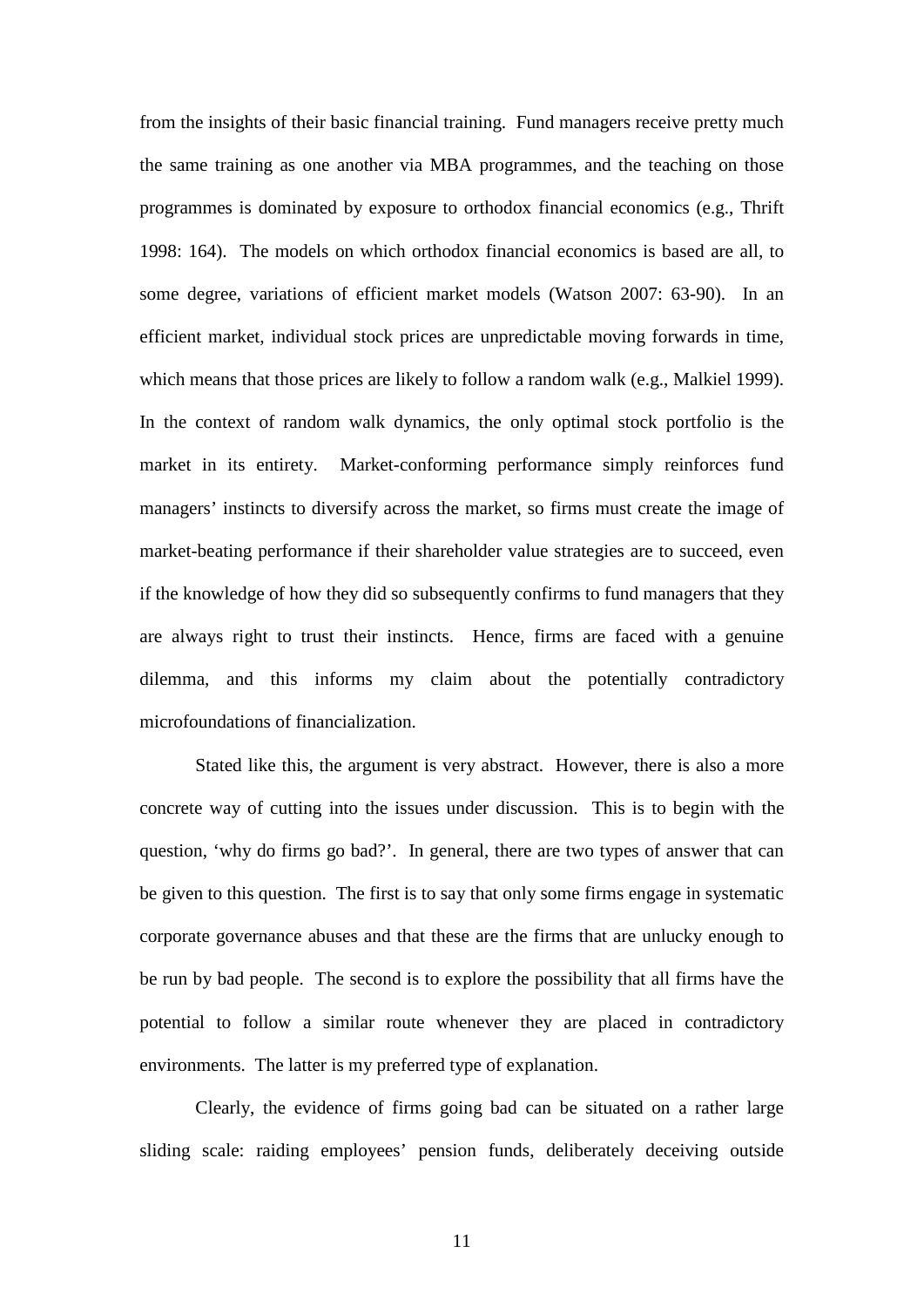investors, manipulating earnings, authorizing false accounts, under-declaring tax liabilities, etc. In general, though, all such examples are consistent with the increasing prevalence of what Julie Froud and her co-authors (2000: 109) have described as 'value-skimming'. These are coping strategies designed to protect the short-term financial bottom-line in the interests of presenting stock market analysts with ostensibly positive information. Yet, they are founded on dubious economic and ethical practices which lack a credible rationale when viewed through the perspective of the long-term viability of the firm.

It has long been argued in the management studies literature that an overemphasis on the financial bottom-line distorts the calculations of corporate officials and detracts from their primary goal of securing their firms' economic future (e.g., Wolfe 1988). Under shareholder value strategies, the protection of the financial bottom-line has become the core feature of the business model. The focus of managers therefore becomes the current level of the stock price and little else. This single goal, whereby short-term priorities are allowed to all but exclude long-term priorities, propels firms utilizing shareholder value strategies to adopt many of the characteristics that Burkard Sievers (1999) attributes to the 'psychotic organization'. In other words, a pathological fixation ensues with at least maintaining the value of the company's stock market capitalization, whatever the associated costs.

Three types of activity are particularly worth mentioning in this respect, because each highlights the associated costs.

(1) *The incorporation of asset-light balance sheets*. In recent times, stock price increases have been strongly linked to increasingly debt-free company accounts, giving firms an inducement to divest themselves of large debt holdings (e.g.,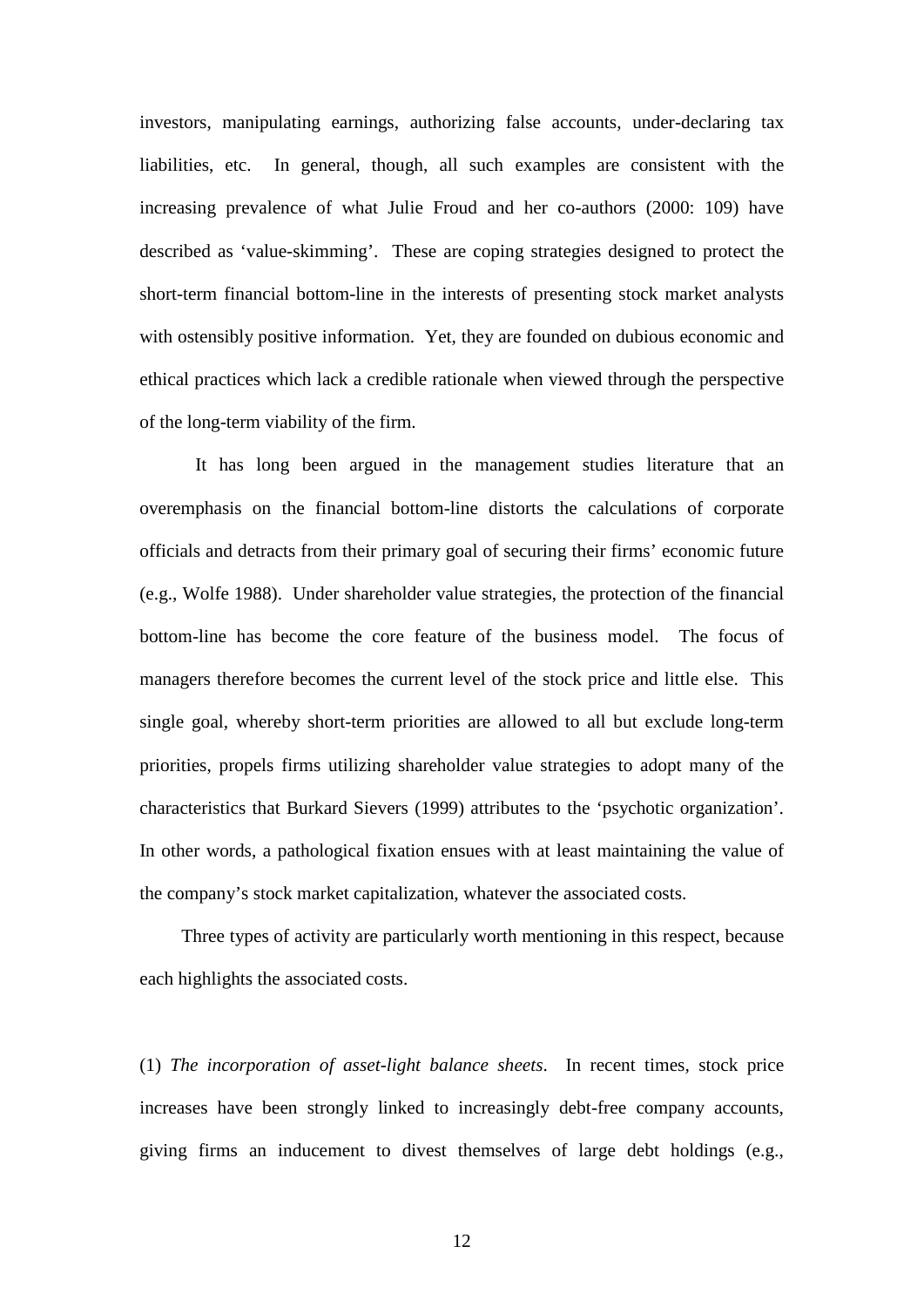Reinstein and McMillan 2004). For firms which continue to own significant quantities of their own shares, this results in an important source of free cash flow. The culmination of such strategies is to be operating with what Michael Mauboussin and Bob Hiler (1999) have called a 'gravity-free balance sheet'. For, the debtless configuration of balance sheets of this nature provides a potentially endless source of free cash flows.

However, debts are only usually taken onto the accounts in the first place in order to finance new investments which might protect existing product market share. Ridding the company accounts of debts is therefore often the same as selling off assets, but assets will only be built up initially if they have some productive potential. This situation is compounded if the assets being sold in the interests of short-term stock boosterism are essential plant and machinery which then have to be hired back at market rates. In these situations, production costs rise, with subsequent adverse implications for firms' ability to retain their long-term presence on product markets. Such firms will become increasingly unable to assist the long-term expansion of overall stock market valuation which is required to keep passive savers' money safe and to provide legitimation for ongoing processes of financialization.

(2) *Share Buy-Backs*. The aim here is to target increases in the figure for firms' earnings per share (e.g., Kennedy 2000: 59-60). This does not necessarily require an increase in earnings themselves, because share repurchases retire a proportion of the outstanding common stock of the company in question. As such, all firms have to do to increase both their earnings-per-share figure and their stock price is to ensure that their earnings do not fall by a greater percentage than that of the common stock it is able to buy back on the open market.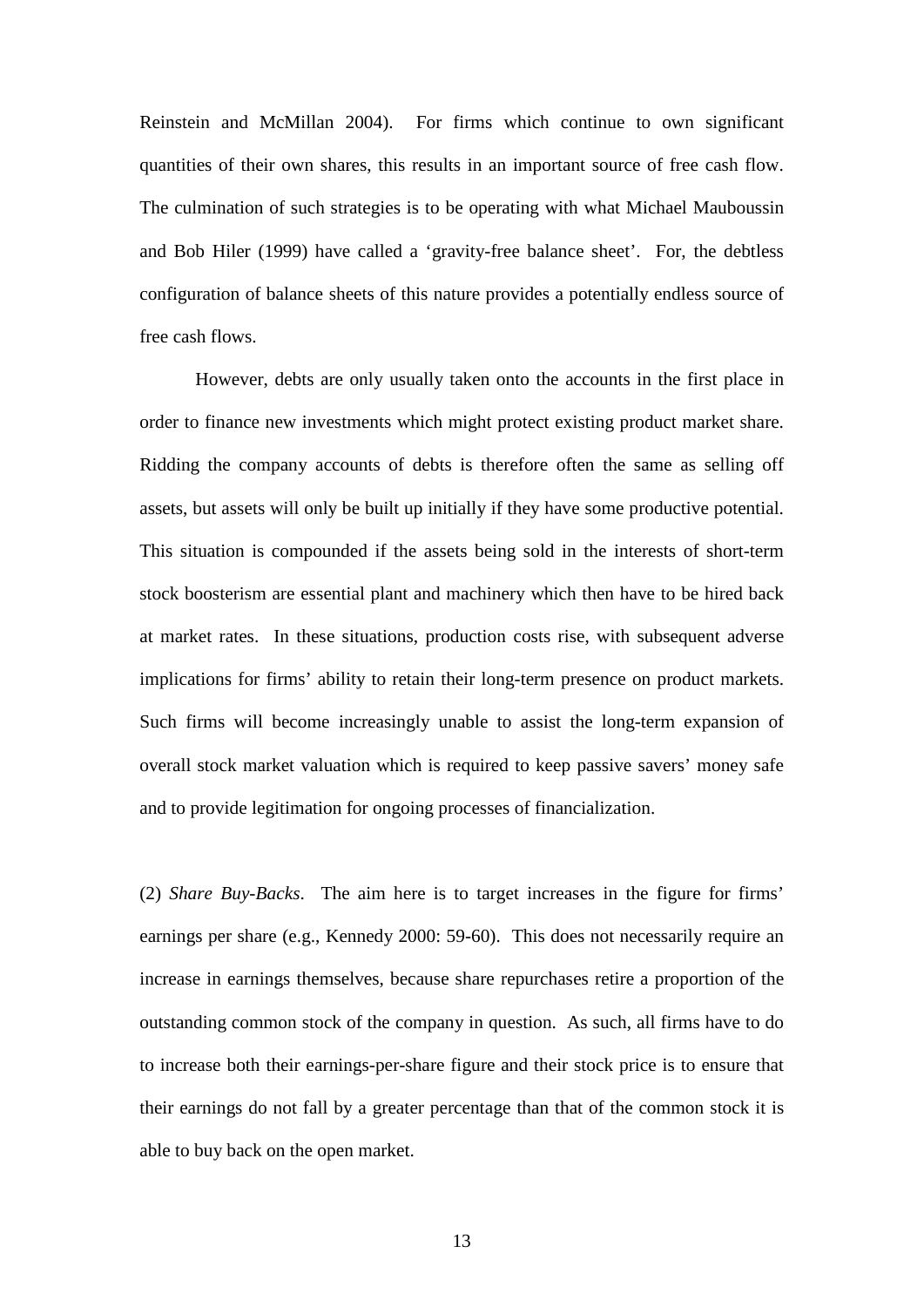However, diverting the company's resources towards share repurchases clearly diverts them away from its other spheres of operation. As the bull run of the 1990s reached its height as much of the available resources of publicly listed companies in the US and UK was being used on stock market activity to artificially boost the stock price as it was on basic research and development expenditure (Lazonick and O'Sullivan 2000). The opportunity cost of share repurchases therefore seems to be restricted long-term product market potential. Once again, the implication is that such firms eventually come to contribute little to the long-term legitimation of the processes of financialization. Indeed, they might actually serve to undermine the sense of legitimacy if their difficulties in retaining product market share translate into the perception that the stock market ultimately destroys passive savers' money.

(3) *Aggressive Accounting Techniques*. It is usual for firms who are engaged in attempts to inflate their shareholder value to use innovative mark-to-market and markto-model accounting in order to put a positive spin on their earnings positions (e.g., Fusaro and Miller 2002: 13-18; Elliott and Schroth 2002: 40-1). Under such a system, the value of assets is reassessed at the end of each quarter so that a 'fair value' price can be recorded for all assets which takes into consideration the fact that their resale price is likely to change over time (Revsine 2002: 141-2). Often these assets will be complex derivative instruments designed to securitize firms' future earnings streams.

This means that accountants are constantly being put in a position in which they have to make a judgement call about how best to record future earnings from dynamic asset prices. Yet, they often do so under pressure of being told that they will lose their business if they do not present the types of figure that the company is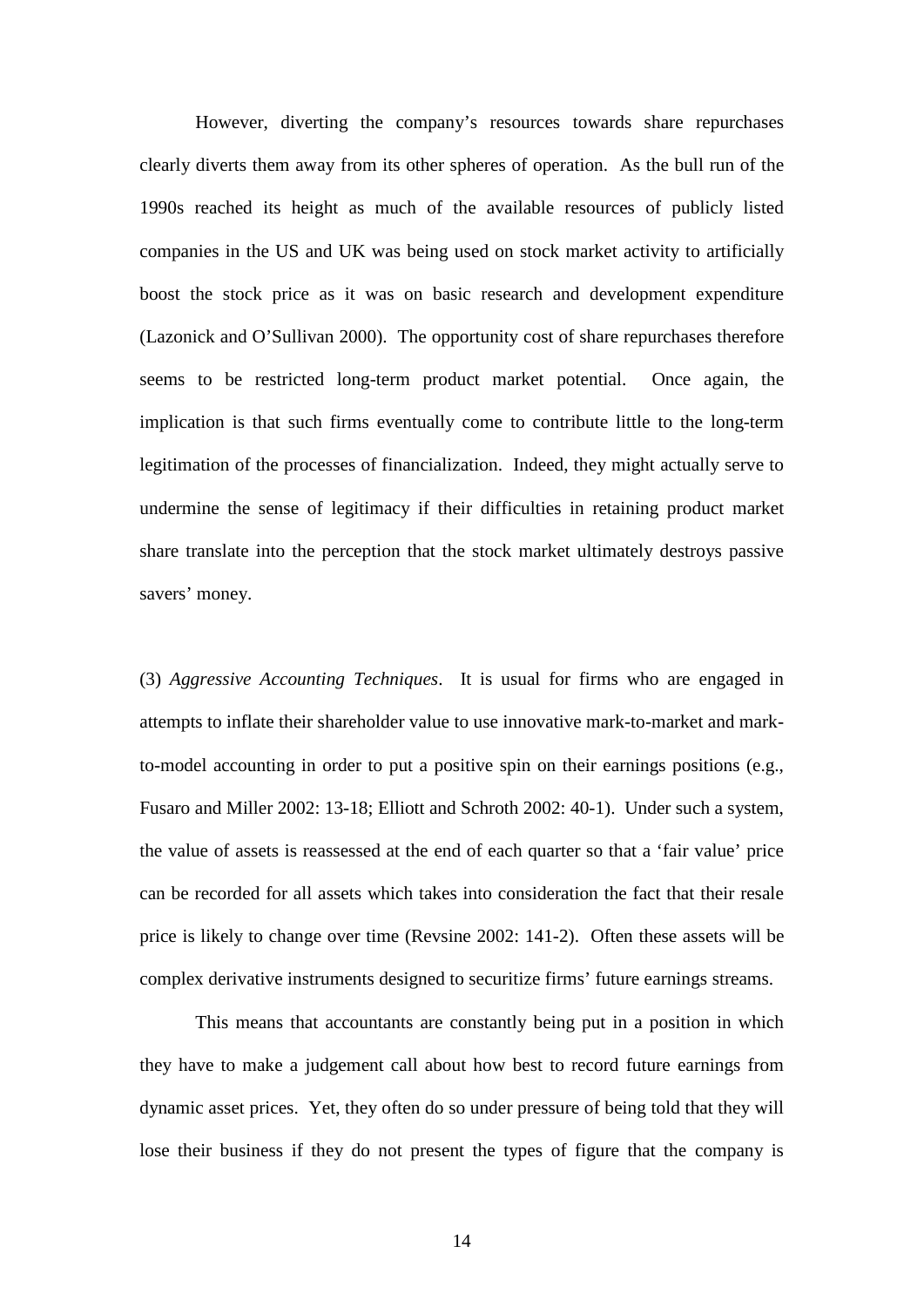looking for in its accounts (e.g., McLean and Elkind 2003: 39-42, 127-8). This gives firms, in effect, a degree of discretion in the presentation of their own accounts: the reporting entity's finance department has significant latitude to establish what counts as 'reasonable' estimate parameters (Benston and Hartgraves 2002: 115). Nothing here is strictly illegal, but over-attention to lining up corporate activities with the best possible estimate parameters is once again usually detrimental to protecting long-term product market share. As such, the capacity to incorporate passive savers into the financialized structure will be as impaired as in the previous examples.

These self-harming strategies can be criticized in their own terms. However, they arise for a reason, which means that it is necessary to say more about their origins. From the perspective of this article, they should be understood as counter-tendencies linked to the tendency for fund managers to be sceptical of firms' attempts to induce market-beating increases in their stock price. I turn in the following section to assess the origins of such scepticism. I do so by examining the theoretically-derived professional habits of the fund managers who mediate the relationship between household savings and the potential success of shareholder value strategies.

## **Portfolio Diversification and the Capital Asset Pricing Model**

Extremely few ordinary savers trust themselves to make their own investment decisions (Gourevitch and Shinn 2005). Instead, the flow of capital into the stock market is mediated by fund managers acting simultaneously on behalf of many passive savers. Fund managers typically shun the idea of channelling the savings that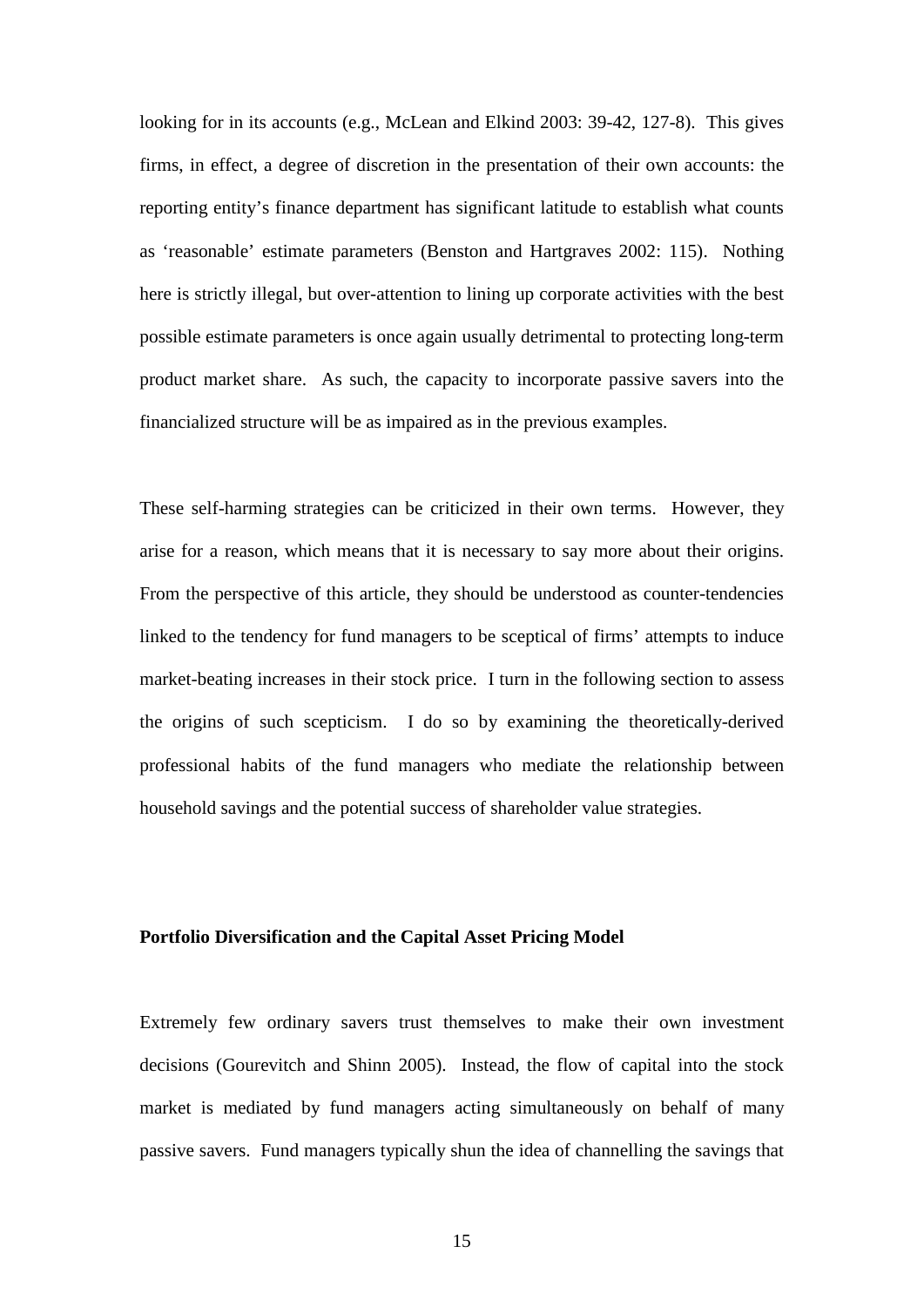are placed in their hands into a small number of investments: the reluctance to concentrate portfolio wealth results from the fear of being vulnerable to a sectorspecific shock to the market.

The need to engage in portfolio diversification is fully specified within the field of financial economics. The seminal contribution to this style of thinking is William Sharpe's development of the Capital Asset Pricing Model (Sharpe 1963). Tracing the influence of the approach forward in time, we find that it underpins the assumptions from which the 'normal science problems' that still dominate finance theory have been constructed by subsequent generations of economists (MacKenzie 2006: 51). Moreover, for fund managers, the demonstration of professional credibility is tied to their willingness to act to some degree on Sharpe's central, albeit contentious, suggestion. His whole approach revolves around the core claim that rational portfolio management has nothing to do with in-depth knowledge of company-specific factors in the constitution of the portfolio.

The assumption of rationality embedded in this view arises from the fact that the aggregate value of the portfolio at any given moment of time will almost exclusively reflect the level at which the stock market index is trading (e.g., Malkiel 1999). Around 90% of the variability of a portfolio's overall value is unconnected with factors that relate solely to the individual stocks contained within the portfolio. Instead, it is explained by the impact on stock prices triggered by broader price movements in the stock market index. Harry Markowitz (1959) had previously demonstrated that diversified stock portfolios contained less intrinsic depreciation risk than concentrating the same volume of savings in a single stock. Sharpe extended Markowitz's analysis to suggest that there was no end to the efficiency gains that could be made through diversification. From the perspective of the Capital Asset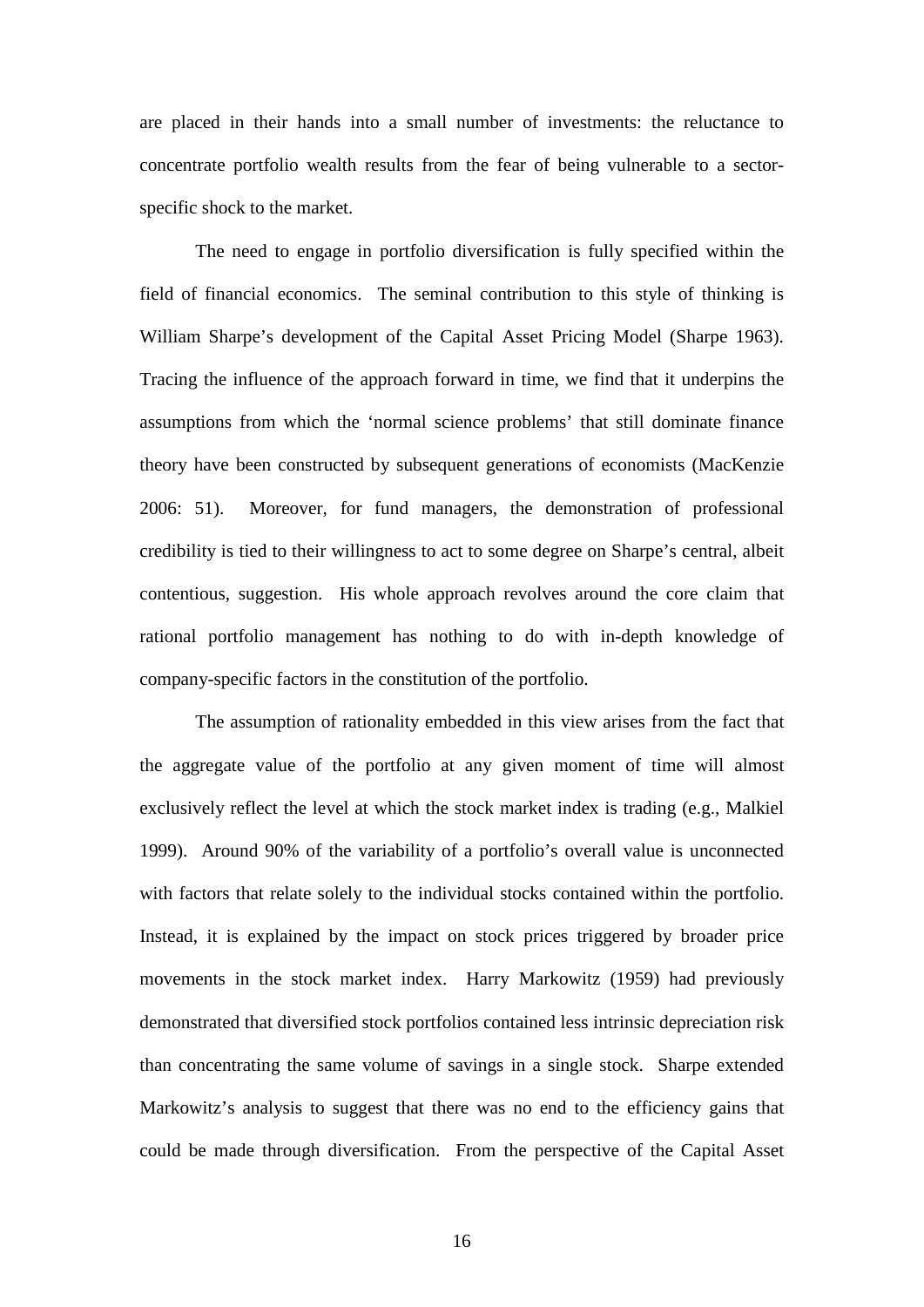Pricing Model, the optimal portfolio is to be invested evenly across the stock market as a whole relative to each stock's weighting in the market index (Sharpe 1970).

No other outcome is possible given the mathematical models through which the fund managers will have learned their financial economics. According to the principles of differential calculus, minimizing the depreciation risk of the portfolio as a whole occurs when the variance in individual stock price movements exactly cancel one another out (Markowitz 1952: 78-9). In such circumstances, investors still experience depreciation risk on their individual stocks, but the short-run depreciation risk of their suitably diversified portfolio is zero (Tobin 1958: 71). James Tobin referred to this as the 'super-efficient portfolio'.

Sharpe's proposition was that, under these conditions, any attempt to adopt a super-efficient portfolio that was only *selectively* diversified necessarily led to behaviour which was out of equilibrium. This was due to the overbearing, but individually random, influence that the stock market index has on the price of particular stocks (e.g., Bernstein 1992). Selectively diversified portfolios cannot eliminate the random element of that influence and, therefore, choosing such a portfolio cannot be an optimizing strategy. The goal must be to eradicate the disequilibrium aspects of choosing individual stocks from within the overall market of potential stock purchases in circumstances in which price trends of the market as a whole affect the price trends of individual stocks. Using more complex mathematics than Markowitz, Sharpe was able to show that this desirable situation arises only when investors choose to buy and hold the entire market. In other words, the random character of the influence of the market index on individual stock prices can only be eliminated when the investor is exposed to every stock which comprises that index in proportion to their individual capitalization. According to the Capital Asset Pricing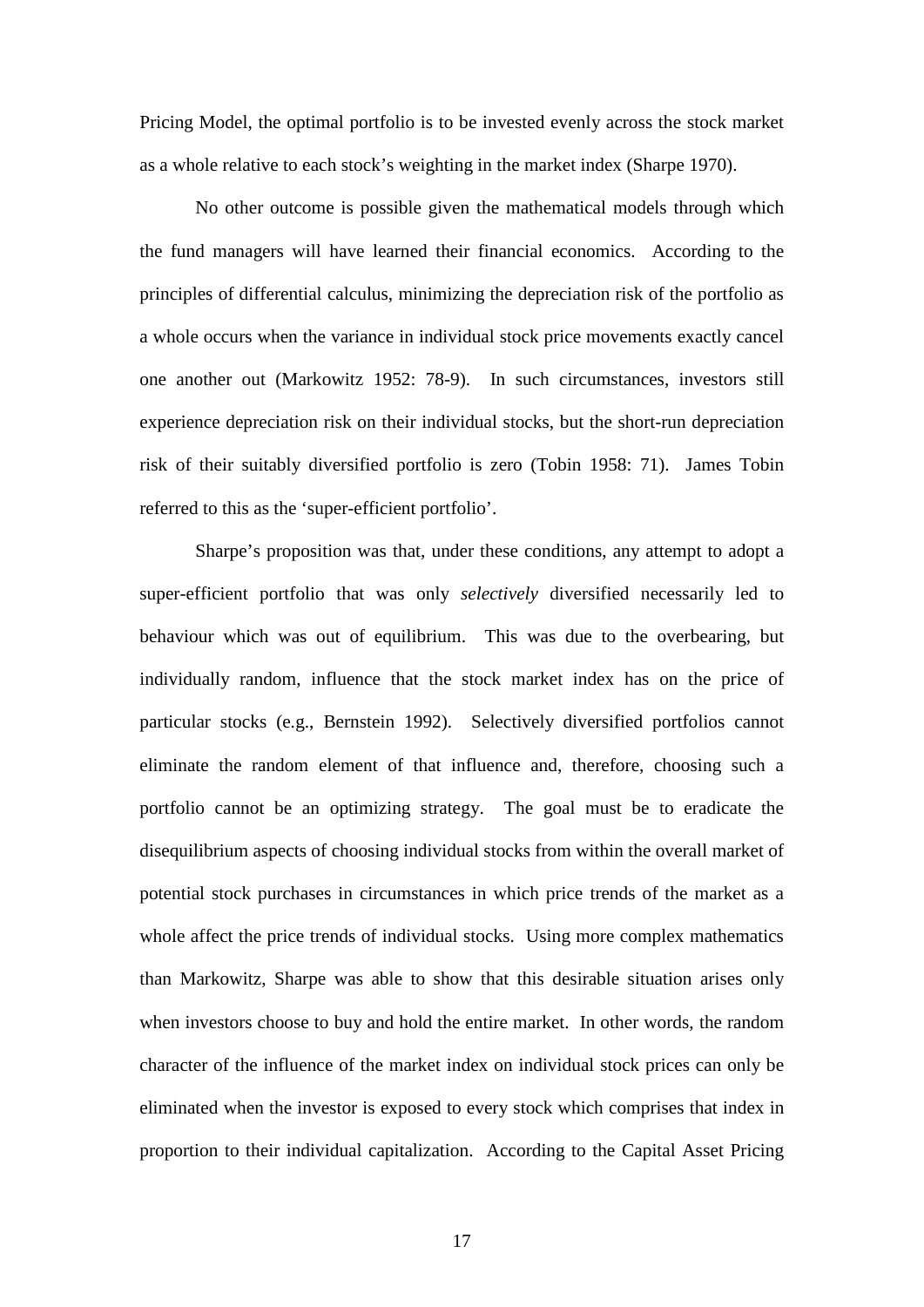Model, no portfolio other than the entire market results in investors being able to hold the super-efficient portfolio (e.g., Mehrling 2005: 56).

It is fairly straightforward to hold a super-efficient portfolio nowadays. Advances in options pricing theory and associated developments in computer technology have made it possible to calculate the value at which to price synthetic assets traded against the level of the stock market as a whole (e.g., MacKenzie 2006: 143-77). Investment companies now routinely employ 'quants' – quantitative analysts trained not in economics but in physics or in mathematics – to handle the statistical computations required to pinpoint the precise characteristics at which to trade multiple stock index options in order to exactly balance the underlying portfolio of stocks in line with the insights of the Capital Asset Pricing Model (see Derman 2004). It is a well known finding of options pricing theory that there exists a unique combination of stock index options and cash which enables the investor to hold a synthetic position whose economic characteristics directly replicate those associated with the underlying index. The investor attempting to apply the teachings of the Capital Asset Pricing Model need not engage in a continual struggle to rebalance a portfolio containing every individual stock in the market following each change in relative prices. All that is necessary is to rebalance the synthetic position between cash and stock market index options when the level of the latter changes.

A whole range of new investment instruments has been introduced which go a long way towards 'completing' the stock market structure: i.e., closing the gaps between the markets for individual stocks by creating more precise economic links between them. But they also have another very important effect. Such is the volume of turnover today in index options that it has structurally reinforced the relationship that the introduction of index options was originally meant to reflect: the relationship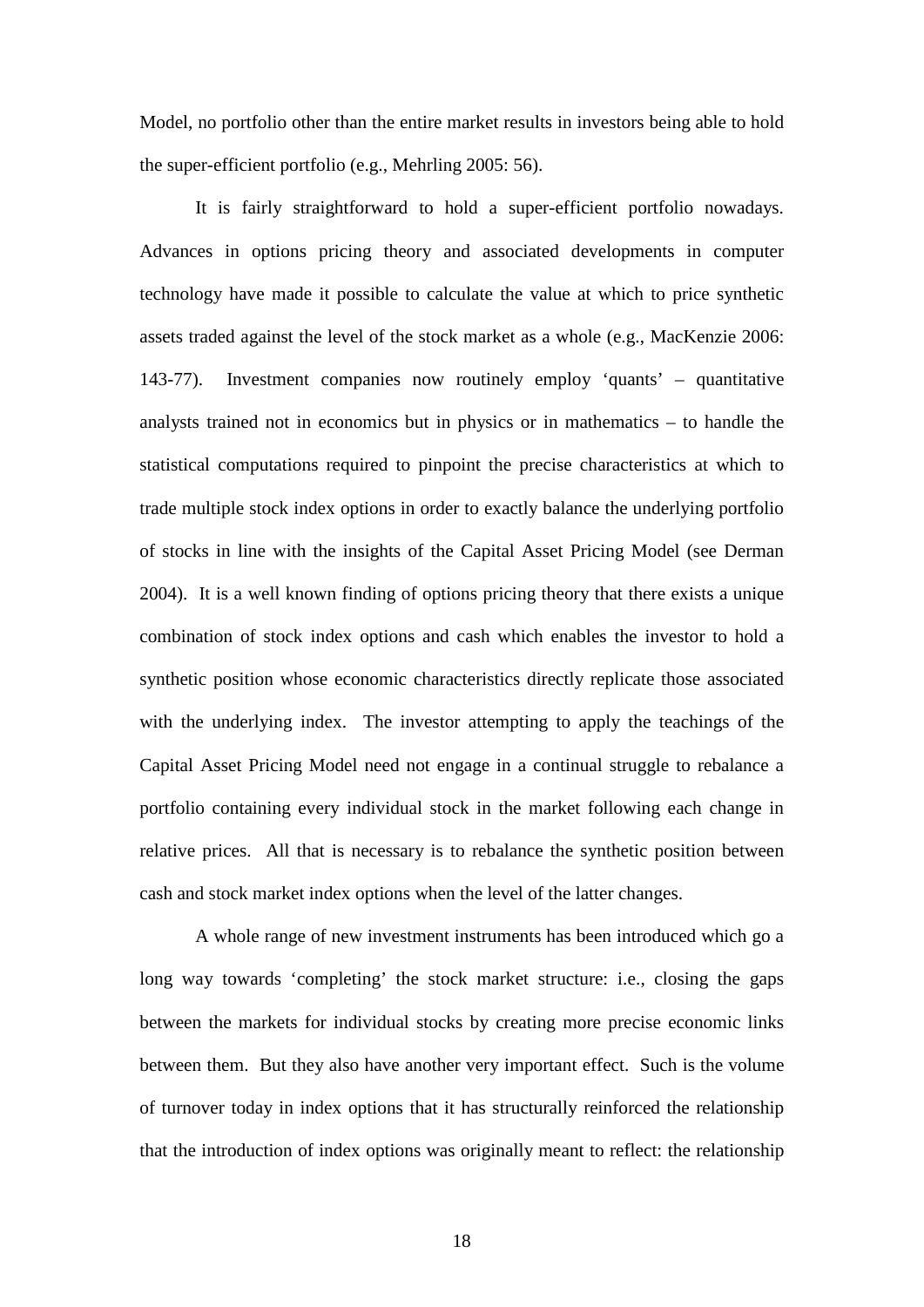between the level of the index and the price of individual stocks. If the latter had always been influenced by the former via the underlying 'mood of the market', that influence has now been irrevocably locked-in due to the ease with which fund managers can now load up their portfolios with index options. The introduction of new stock derivatives thus activates a performativity loop through which the impact of the market index on individual stock prices becomes ever more accentuated. In turn, the same performativity loop means that the insights of the Capital Asset Pricing Model become ever more compelling for those whose learned intuitions are in any case instinctively to adopt them.

In effect, the trade in index options has closed the gaps between the pricing structures of different stocks. There is no intrinsic economic link via the productive economy between the stocks of any two given companies, because those stocks relate to independent corporate entities. But there is now a financial link through the trade in index options which ensures that it is highly likely that the changes in stock market valuation between any two given companies on a particular day will be correlated. Indeed, the correlation in price changes between the stocks of any two companies will be replicated for all stock pairs across the entire market. By creating this complex web of links between individual stock prices, the trade in index options has created what in other circumstances Donald MacKenzie (2006) has described as a 'superportfolio' out of the market as a whole. That is, the stock prices of individual companies are now serially correlated with respect to one another. Tobin's superefficient portfolio and MacKenzie's super-portfolio are now therefore one and the same thing: the outcome of recent periods of innovation in tradeable financial instruments ensures that both relate to the market as a whole.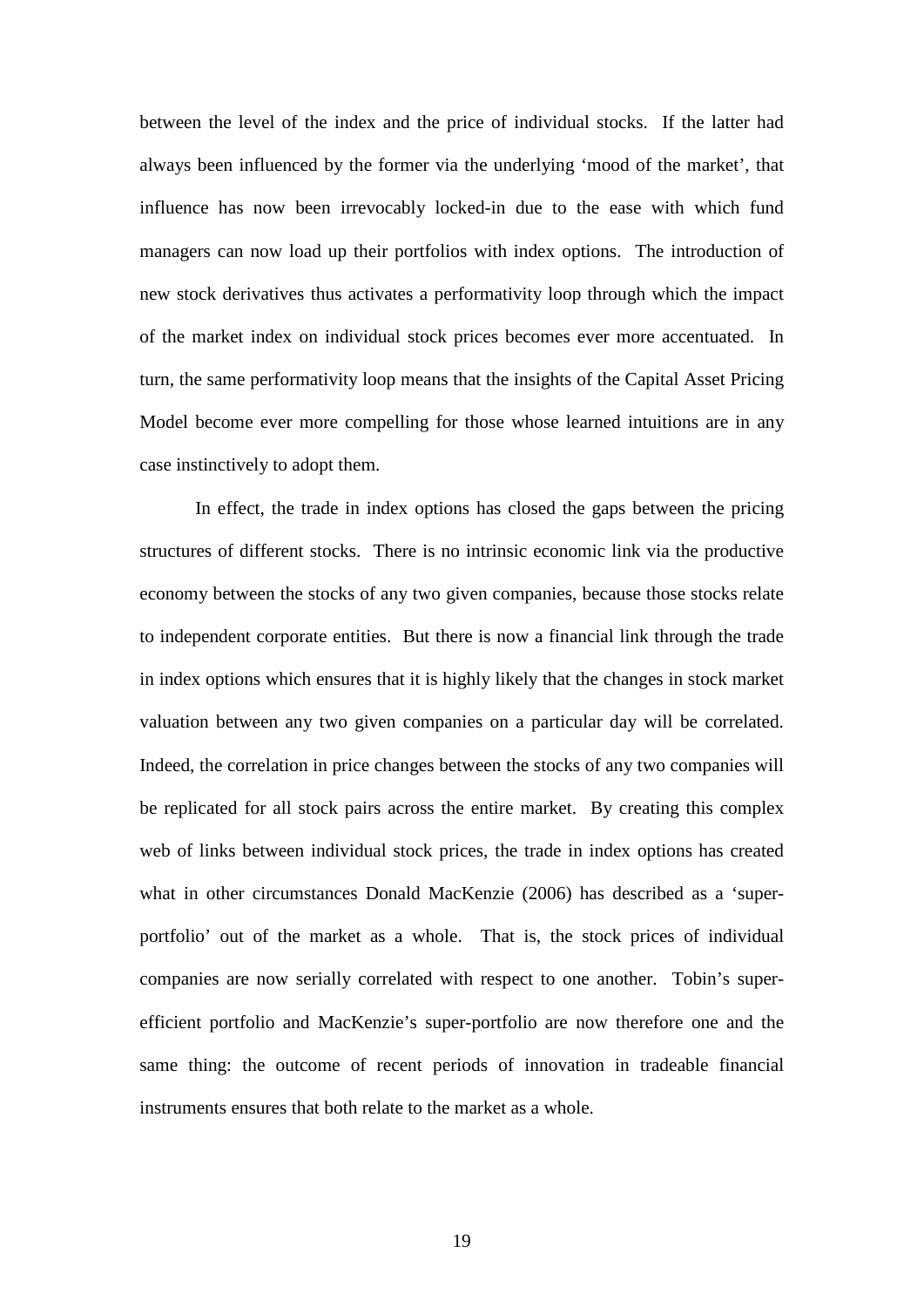The ready availability of index options means that investors can fully incorporate the insights of Sharpe's analysis into their activities, thus guaranteeing that they do no worse than make market average returns whilst minimizing the overall depreciation risks associated with their use of clients' money. For fund managers whose performance is evaluated against their ability to meet the market average on a quarter-by-quarter basis, this appears to be the ideal trading strategy. The Capital Asset Pricing Model is thus likely to loom extremely large in the calculations of fund managers, for whom failure to immunize their clients' savings by holding inadequately diversified portfolios appears somewhat reckless. Derivative markets now cover all possible types of synthetic assets in order to allow immunizing trades to take place (Steinherr 2000: 147-68). Now that this knowledge is widespread, it acts as some sort of totem for the trading strategies of fund managers in search of a suitable benchmark to target.

So, what can we take from Sharpe's analysis for current purposes? Perhaps most significantly, it appears from his perspective as though contemporary shareholder value strategies fail an important test of internal coherence. If shareholder value strategies are to be successful, then management consultants must generate purchasers for their services by showing how the companies they advise have experienced recent stock price increases in excess of the increase in the market index (Froud *et al*. 2000: 90). However, from the investor's point of view, it makes no sense for the company to spend its hard-earned cash purchasing the consultants' product. If the Capital Asset Pricing Model is to be believed, it does not matter to the investor – or, by implication, to passive savers – whether a company has bought some high-priced advice about how to enhance shareholder value. The stock of that company, taken on its own, should be no more attractive after the advice has been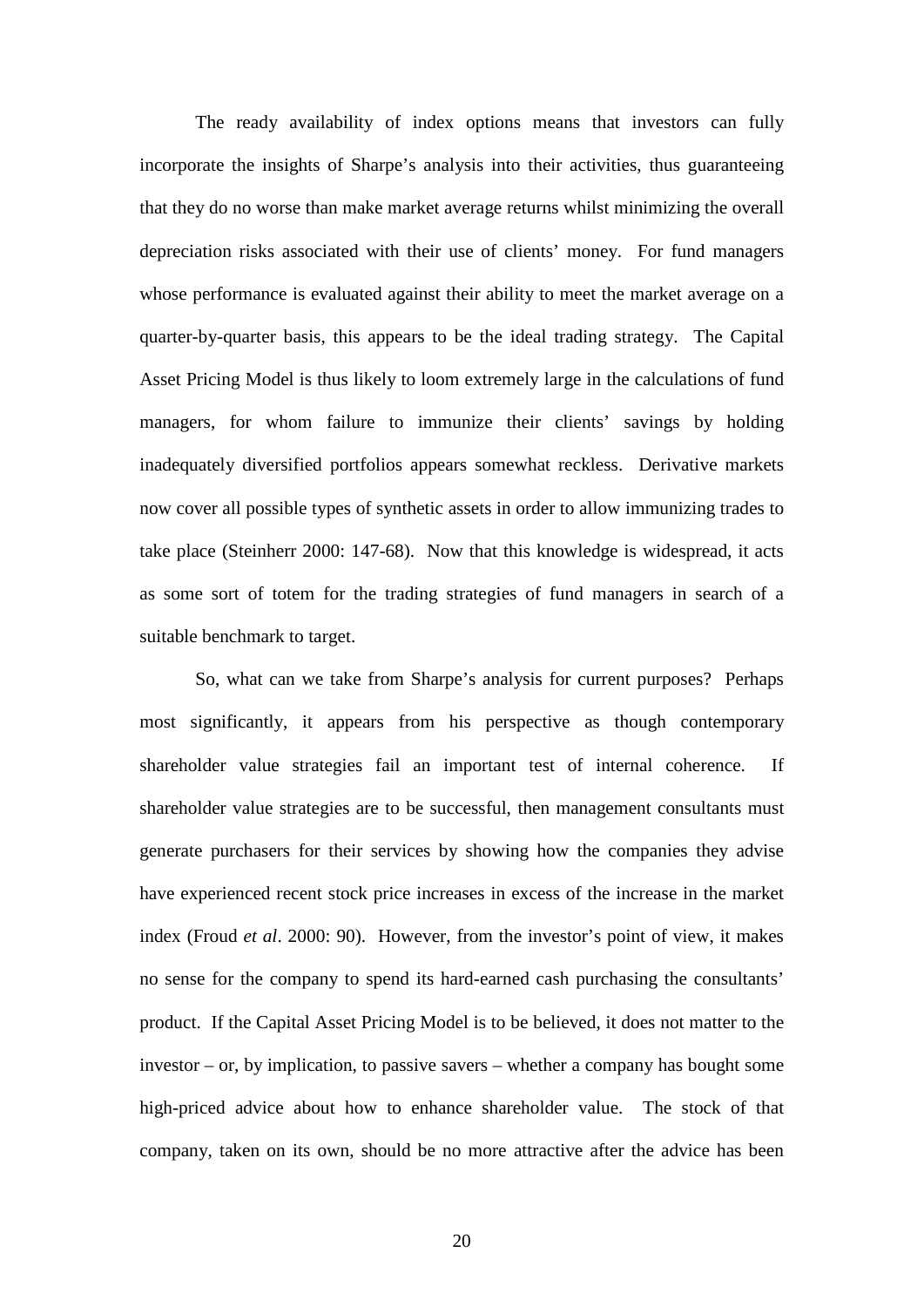imparted than it was before. Despite the performance claims of the management consultants to the contrary, it is no more rational for fund managers to concentrate investments in firms that have invested in high-priced management advice than to concentrate them elsewhere. According to the central model of financial economics, asset concentration is to be avoided in all its forms, no matter how or in what sort of companies they are concentrated. If the stock market as a whole is the optimal portfolio before companies submit themselves to the advice of the shareholder value consultants, then it remains the optimal portfolio irrespective of the changes that any single firm introduces to its business model on the basis of management consultant advice.

The following, then, is the finding from financial economics: shareholder value strategies cannot work in their own terms. Fund managers who have been schooled in the insights of the Capital Asset Pricing Model can be expected to see through what will appear to their learned intuitions to be the illusory promises of the shareholder value consultants. Instead, they will settle for continuing to invest in diversified portfolios which act against the consultants' hopes that their clients' stock will feature more prominently in the funds' holdings. It would appear as though the serial correlation of individual stock prices arising from the trade in stock derivatives leaves them with no viable alternative.

#### **Explaining Fund Manager Practice**

The tension I identify in the microfoundations of financialization depends on the existence of a strong performativity loop through which financial theory enacts the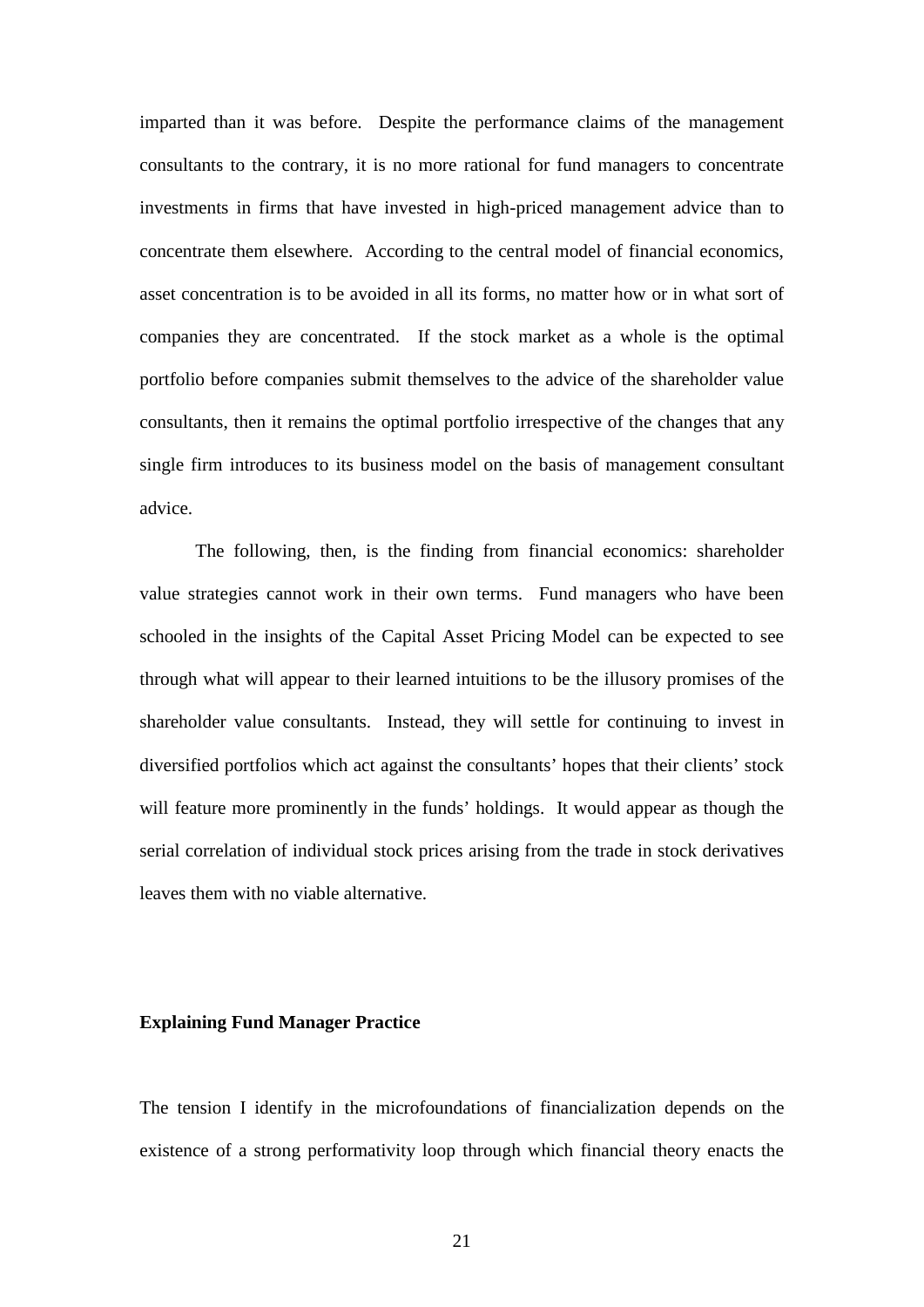trading strategies which drive the financial economy on a day-by-day basis (e.g., Callon 1998). This is implied as a matter of logic, but it is a bold claim to make in relation to actual practice (e.g., Abolafia 1996; Shiller 2000; Sassen 2005). It depicts fund managers as little more than bearers of the structural effects established by the dominant models of financial theory.

Perhaps unsurprisingly, the empirical evidence on the dynamics of fund manager decision-making does precious little to sustain the image of completely socially abstracted behaviour. It suggests that the valuation of shares is at least partly a social phenomenon, insofar as network participation creates the necessary 'feel' for the market which then conditions subsequent behaviour. In Sharpe's Capital Asset Pricing Model, anonymity in stock trading is no impediment to investors acting upon optimizing strategies. In fact, it might even assist in the process of maintaining portfolio equilibrium, because it keeps potentially 'unhelpful' social influences at bay. To cope with the demands of Sharpe's hypothetical world requires only that investors interact in a perfunctory manner with numerical data relating to movements in the market index. Trading software is beginning to come on-stream which reduces the trading function simply to a process of shape recognition on computer screens, whereby what the trader sees in the shapes is a visual representation of changes in numerical market data (e.g., Pryke 2007). It is most unlikely, though, that this will ever fully substitute for the interpersonal experiences through which investors divine clues about what to buy and what to sell.

The reality of stock trading is hardly ever an anonymous process. Positioning oneself relative to market pricing trends is almost always mediated by prior contact with other people. To cope with the demands of the actual practice of stock trading therefore requires something quite different to what is implied by the Capital Asset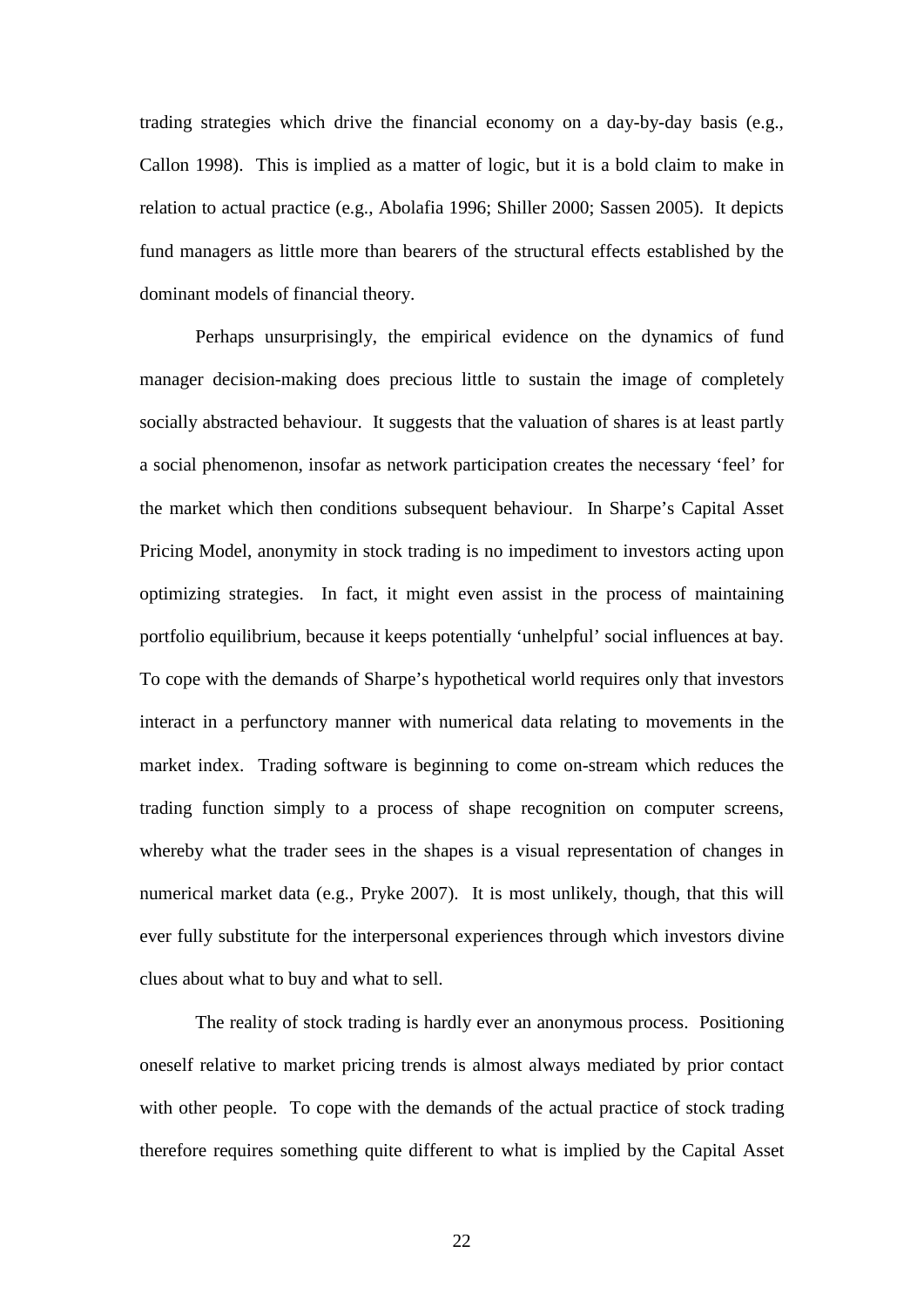Pricing Model. It involves assessing the always changing mood of the market, where in this case 'the market' is nothing more than the opinions of the fellow traders who comprise it. By necessity, then, if they are to get any sense of likely price changes fund managers must situate themselves in a much socially richer context than Sharpe's hypothetical world (e.g., Knorr Cetina 2005).

Considerable effort is expended by both parties to the microfoundations of financialization – fund managers on the one hand and corporate managers on the other – in an attempt to finesse that context to their own advantage. Post-tech stock crash and post-Enron, the legal environment in which US and UK fund managers operate has changed, reflecting a rather greater political commitment to ensuring oversight of the way that passive savers' money is invested on their behalf (e.g., Thornburg and Roberts 2008). They are subjected to more intense scrutiny of their diligence at safeguarding the value of that money. For this reason, fund managers have willingly acquiesced to requests for meetings with corporate managers, because this is an important means of demonstrating due diligence (e.g., ISC 2002). However, it is significant that in general they are not the instigators of those meetings. This suggests that it is the corporate managers who believe that they have most to gain from initiating closer network relationships with fund managers.

In a recent qualitative study of firms' approach to the question of investor relations, Aeron Davis (2006: 8) has shown the lengths to which corporate managers are prepared to go in order to keep their firm – and its stock price – in the minds of fund managers. "All quoted companies, and their advisors, were aware of who their major shareholders and assessors were, and maintained high levels of communication with them." In the US and the UK at least, the process of guiding investor relations has become big business in its own right. Both countries now have a professional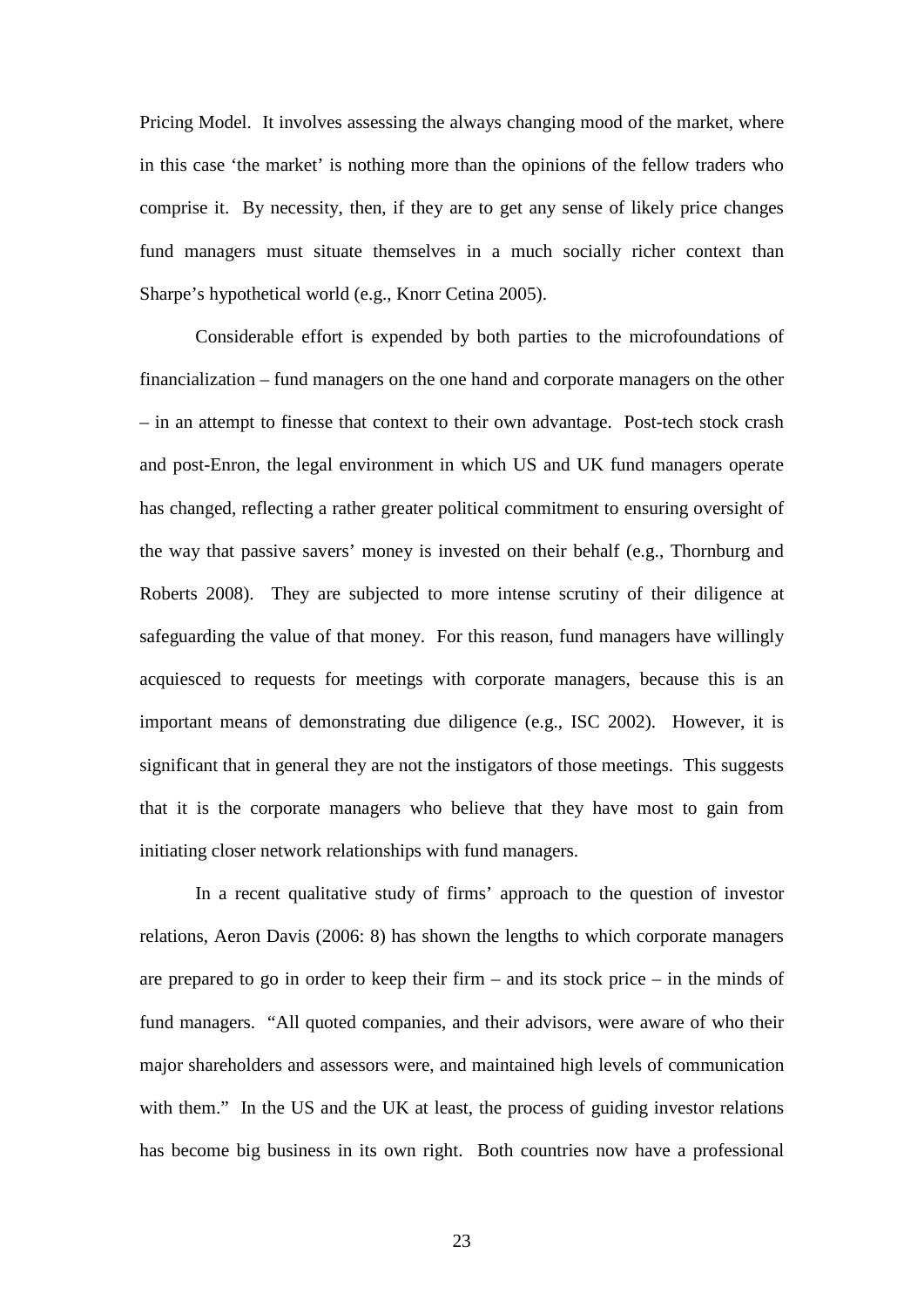association providing oversight of key investor relations' functions, as well as collecting data on best practice to allow firms to match themselves against the most impressive performance indicators in the field (e.g., Marston 1996: 479).

The most authoritative full-scale UK survey was performed by the Investor Relations Society in 1998. It showed that more than three-quarters of UK chief executive officers organized on an annual basis at least a dozen one-to-one meetings with fund managers to present the case for their firms to be included in the funds' portfolios. One-in-ten chief executive officers reported spending up to one-third of their time solely on trying to fashion advantageous relations with investors (IRS 1998).

On the basis of these statistics alone, we can conclude that corporate managers' perceptions of their everyday working environment are outwardly very different to those of the Capital Asset Pricing Model. There is no assumption on their part that they exist in Sharpe's hypothetical world. If there was, it would be an indelible part of their intuitive understanding of their environment that they were entirely powerless to alter the way in which their companies' prevailing stock price was received. Within the world of the Capital Asset Pricing Model, all decisions to buy and sell stocks take place relative to movements in the overall market index, not relative to news about likely company performance. All such news is rendered entirely inconsequential by Sharpe's assumptions about portfolio equilibrium (e.g., Mehrling 2005). Set against such assumptions, the verifiable presence of extensive strategies of active management of investor relations is a significant finding. It appears very much to create an unbridgeable gap between Sharpe's hypothetical world and actual practice: the active management of investor relations is all about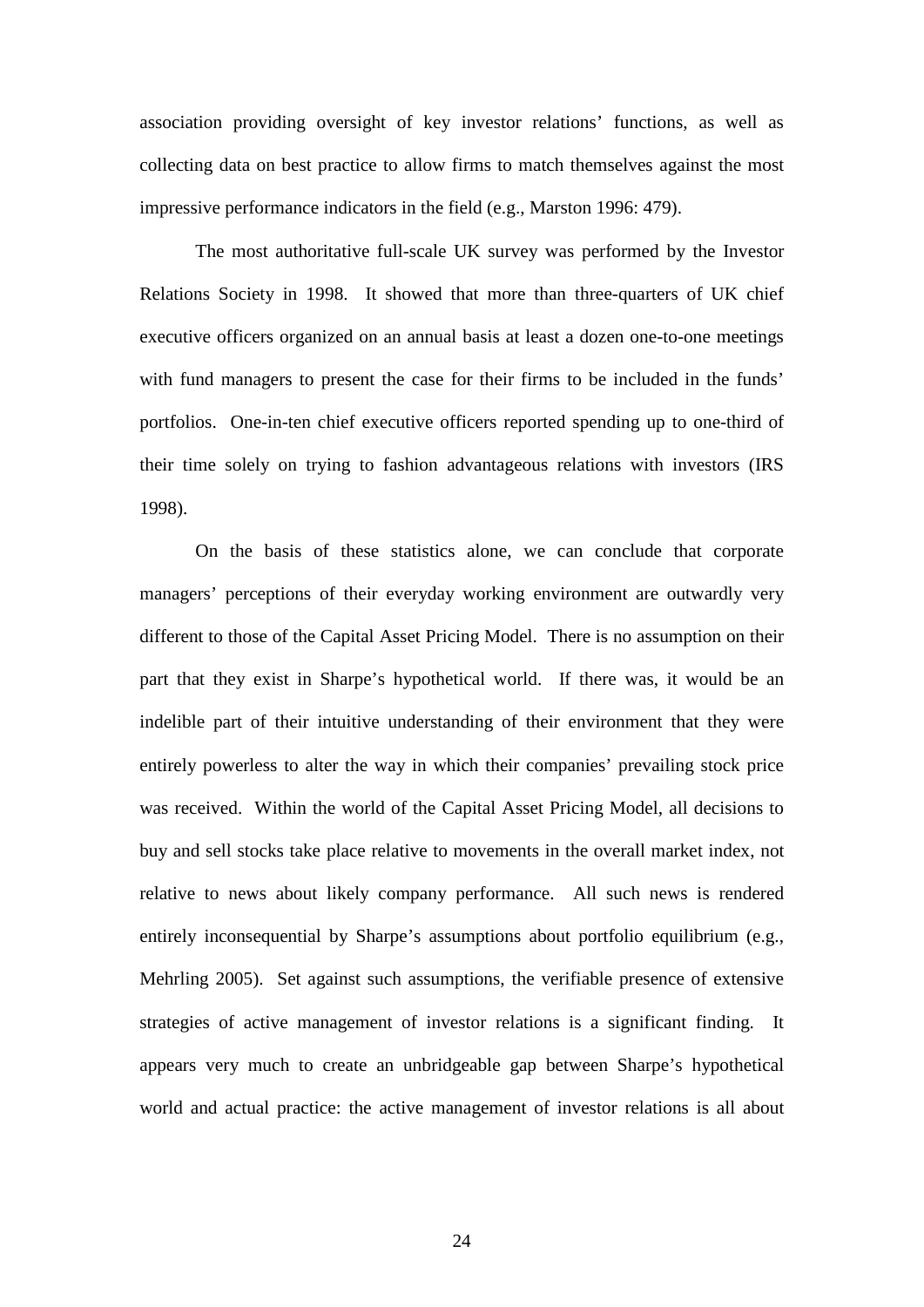trying to discriminate one firm from another in precisely the manner that the Capital Asset Pricing Model suggests is futile.

Discrimination techniques are by no means new or confined to the one-to-one meetings that corporate managers organize with fund managers. The whole ethos of public disclosure in the accounts and auditing process is intended to provide a way for investors to spot potentially stock price-sensitive differences between the ongoing financial positions of one company and every other (e.g., Trinkhaus and Giacalone 2005). The numerical nature of the accounts and auditing process offers investors a relatively straightforward means of ranking companies one against another. The significance of the one-to-one meetings is that they emphasize the interpersonal nature of investor relations in a manner which public disclosure data does not.

The very fact that corporate managers feel obliged to put themselves personally 'on show' for fund managers demonstrates the importance they attribute to the social networks which are the back story to most stock trading decisions. Whilst public disclosure of accounts and auditing data only allows for the vicarious observation of 'distant others', one-to-one meetings with corporate managers enable fund managers to engage in direct observations of a highly personalized nature (e.g., Roberts 2001). Companies with historically high beta shares (i.e., a greater than average variance in their stock price) have been most assiduous in attempting to foster compliant social networks (Marston 1996: 485). It is their managers, therefore, who submit themselves most routinely to direct observations.

In contrast to the largely non-socialized behavioural characteristics associated with performativity loops, the presence of active investor relations tends to personalize – perhaps even over-personalize – fund managers' perceptions of companies. As John Roberts and his co-authors suggest (2006: 286, emphasis added):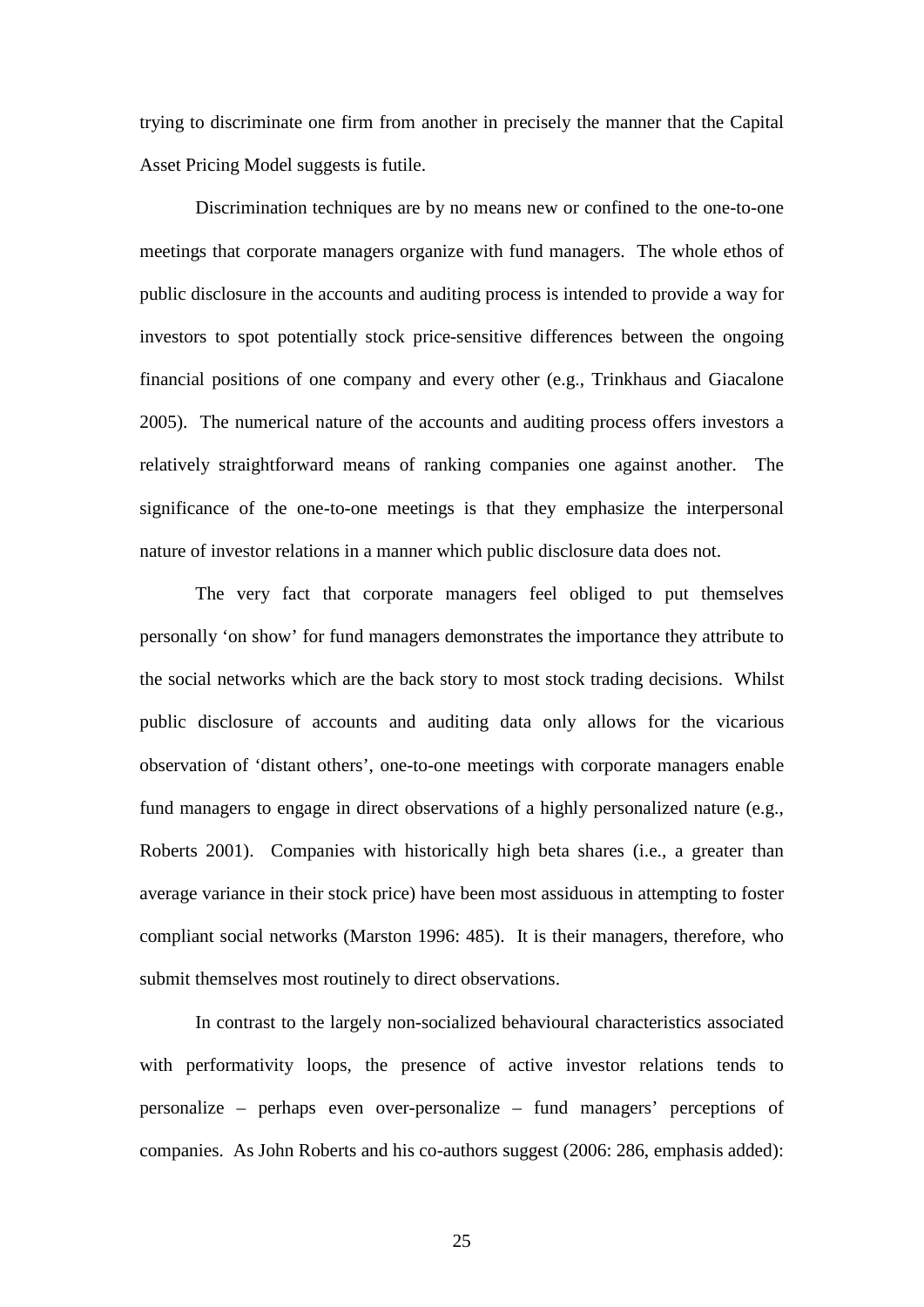"Face-to-face meetings ensure that the qualities of the message and the messengers become inextricably and consequentially entwined … Individual executives, albeit the most senior managers, here stand in for – *literally* represent – the company". The empirical evidence suggests that potential investors take the most positive impressions from one-to-one meetings in which corporate managers make the case that the company remains 'on track' as a direct reflection of their own personal management psyche. Fund managers look for a management style which exerts a tight grip on dayto-day activities, clamping down on any evidence of excessive perks which might divert company personnel from concentrating solely on achieving the firm's longterm objectives. The British Venture Capital Association has gone as far as to draw up a 'signs of frivolity' checklist in an attempt to highlight the personal traits in managers that investors should seek to avoid (Nisbet 1994: 147). Corporate managers therefore engage in sometimes quite conspicuous processes of self-disciplining simply to prepare themselves to act and to look the right way.

The emphasis on the personal dimension in empirical studies of the stock trading system appears to take the argument quite some distance from where it was situated in the opening two sections. Yet, before I rush to judgement and condemn my own perspective, a little further analysis is still in order. As is so often the case, the devil is in the detail here. The available empirical evidence is certainly strongly suggestive of the fact that fund managers do not inhabit Sharpe's purely hypothetical world. However, the substantive dynamics of one-to-one meetings between corporate managers and fund managers *do* to some degree push in the general direction of a world constructed in the image of the Capital Asset Pricing Model. Four issues can usefully be highlighted in this respect to show that there is still life in the identification of the potentially contradictory microfoundations of financialization. I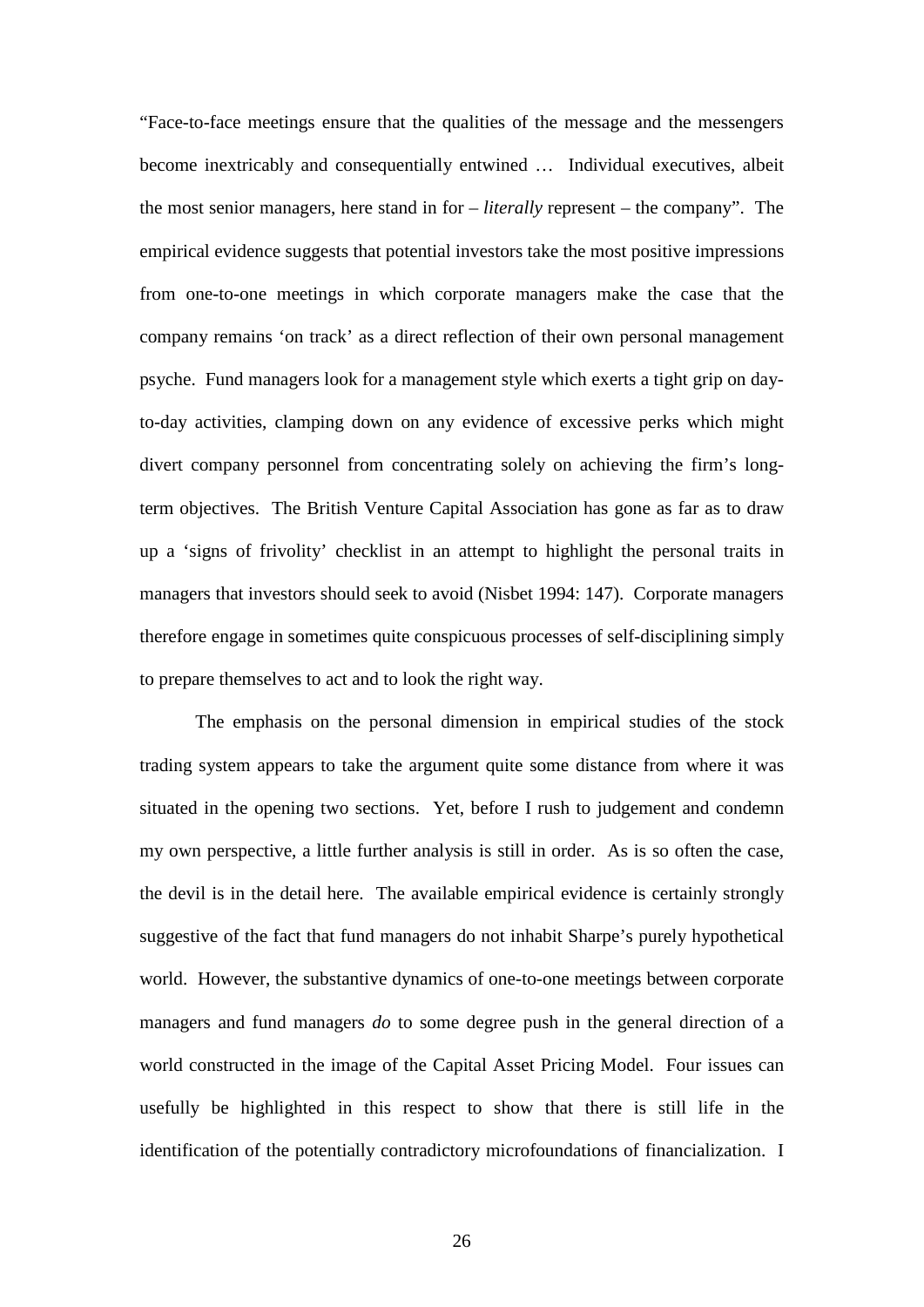close by reviewing these four cases in turn. Significantly, each of them is drawn from the empirical literature which might otherwise be read as evidence against the perspective I develop in the opening two sections.

(1) The empirical literature charting the influences on fund manager decision-making revolves, at its core, around the question of whether or not a systematic approach to one-to-one meetings with corporate managers helps to make the stock market more efficient (e.g., Holland 2002). The rationale for asking such a question is itself drawn from modern finance theory, in particular its assumption that the relationship on any given day between an individual stock price and the market index is governed by the amount of information which is factored into investors' calculations of the stock's real worth (Bernstein 1992). An efficiently priced market is therefore an informationallyefficient market (e.g., Samuelson 1965: 41; Fama 1991: 1575).

In general, the empirical literature concludes that active management of investor relations does indeed enhance market efficiency (e.g., Barker 1998; Holland and Doran 1998). Yet, it is an efficient market which conditions the need to possess the equilibrium portfolio of fully diversified stock holdings in Sharpe's hypothetical world. Ironically, then, the more that one-to-one meetings between corporate managers and fund managers feed the stock market environment with information, the less operative that information is likely to become as a means of valuing individual stocks. This is because the gains in market efficiency will make it progressively harder for any selectively diversified portfolio to out-perform a weighted average of the market index. In such circumstances, the incentive is to act as if the real world was indeed Sharpe's hypothetical world and to construct a fully diversified portfolio equivalent to holding the market as a whole.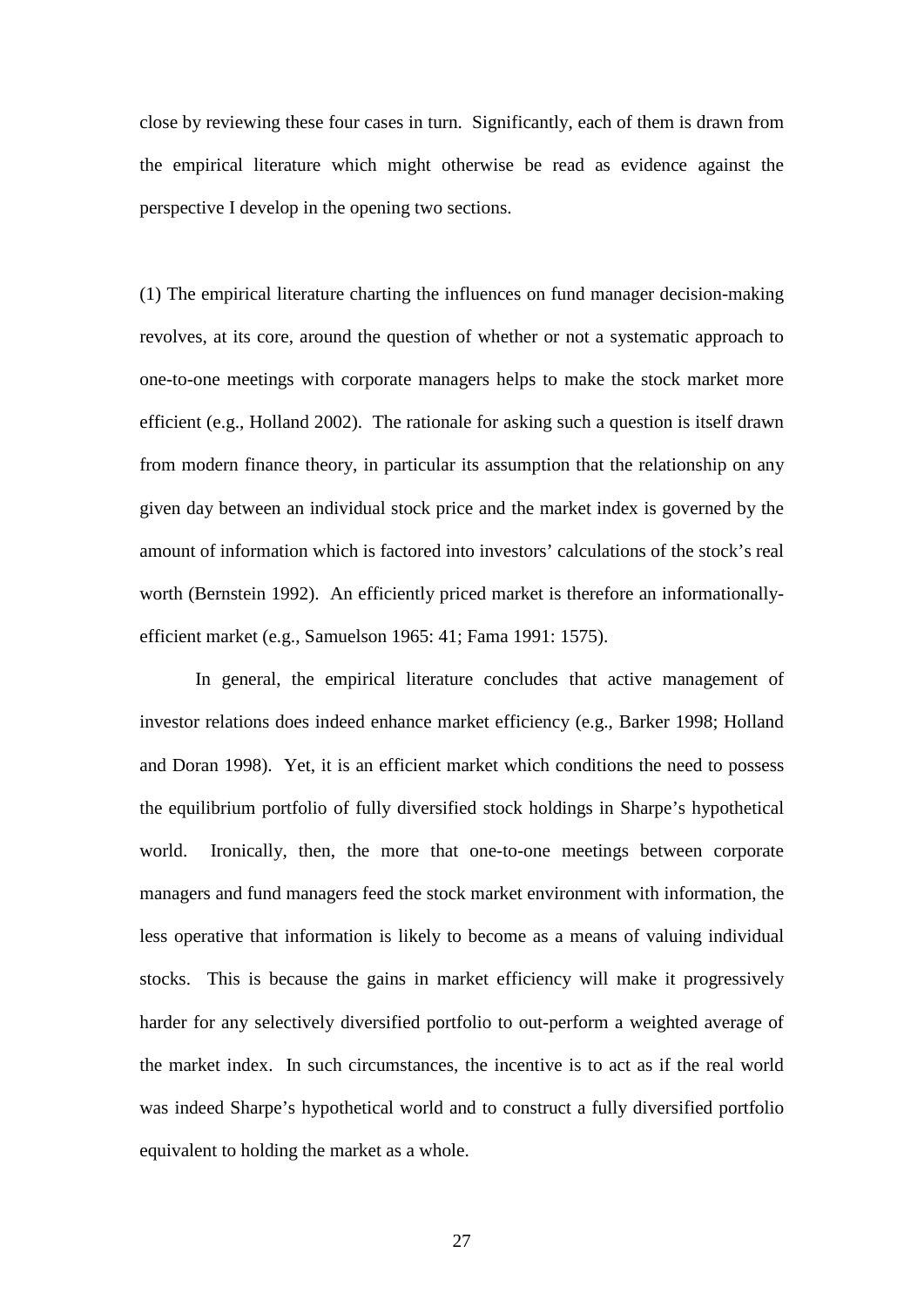(2) Moreover, the practicalities of the meetings themselves emphasize concerns for market efficiency as an implicit normative goal. There is a clear power asymmetry in the organization of the meetings: corporate managers make appointments with fund managers and travel to see them, not the other way around; corporate managers are required to justify their actions to fund managers, not the other way around. Whilst companies will send their most senior executives to act on behalf of the firm, they usually find that they are presenting themselves to a much younger and more junior representative of the fund who has no practical experience of running a business. As empirical studies show, theoretical knowledge is typically substituted for practical knowledge in such circumstances, especially the theoretical knowledge which the juniors standing in for the fund managers have "gleaned through an MBA" (Roberts *et al*. 2006: 285). Whereas companies usually strive for continuity of representation at one-to-one meetings, the turnover is much higher from the funds' side, throwing back each new junior in attendance in lieu of the fund manager into ever greater reliance on theoretical knowledge.

The structure of teaching on MBA programmes is heavily oriented towards issues of market efficiency, especially those that are consistent with the Capital Asset Pricing Model (e.g., Thrift 1998: 164). For the top programmes that utilize the case study teaching method, the cases are organized specifically to demonstrate to students the virtues of portfolio diversification. When the juniors standing in for fund managers rely on theoretical knowledge in their dealings with corporate managers, it is these virtues which act as interpretive frameworks for what they are hearing.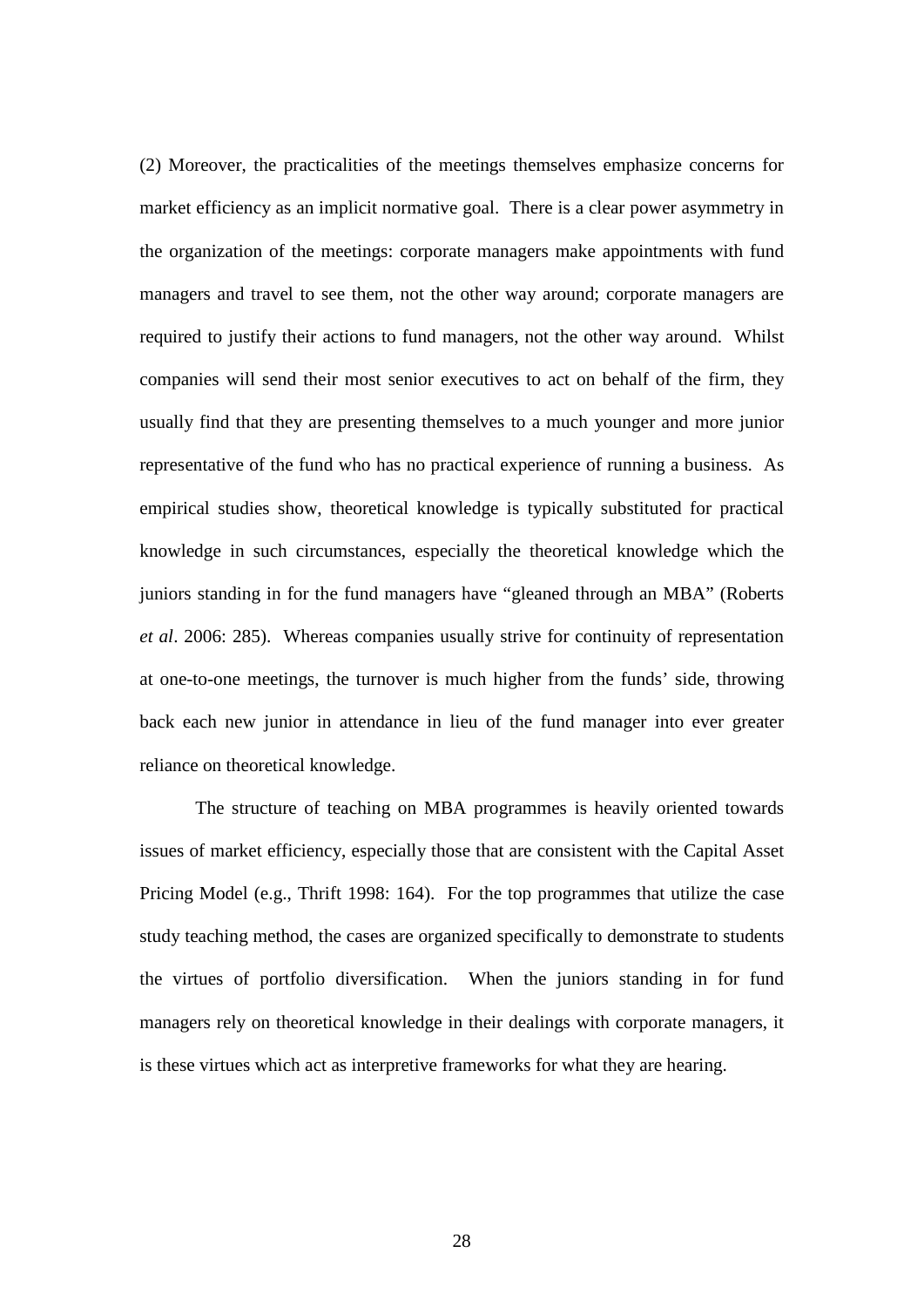(3) The influence of theoretical knowledge is by no means a one-way street. Corporate managers are reflexive actors. If they learn from experience that their words will be interpreted through a theoretical lens prioritizing market efficiency, it is to be expected that they will adjust their presentational style to suit the most likely subsequent interpretation. In this way, theoretical knowledge penetrates the representation of the firm, as corporate managers bow to their subordinate status in one-to-one meetings and allow themselves to be disciplined by their perceptions of fund managers' expectations (e.g., Rao and Sivakumar 1999).

The ensuing presentational style directly mirrors the dual focus which I suggest lies at the heart of the potentially contradictory microfoundations of financialization. On the one hand, the meetings are conducted under the guise of assumptions concerning the merits of full portfolio diversification. Yet, on the other hand, meaningful results can only ensue for the firm if corporate managers are able to persuade fund managers that they are exceptions to the rule. The aim in this respect is to highlight ongoing attempts to restructure the firm's business model in order to maximize shareholder value. On the back of their extensive primary research of investor relations, Roberts *et al*. write (2006: 289-90) of a palpable sense of corporate managers trying to reinvent their management priorities so that they can give off the impression of being living embodiments of concerns for shareholder value. However, this is clearly a juxtaposition of assuming market efficiency but believing that it is necessary to act contrary to the assumption.

(4) Fund managers have one certain means of avoiding being caught out by such a juxtaposition: this is to use the market index as a benchmark to guide their actions. The use of some sort of benchmark is now widespread. It reflects the incentives with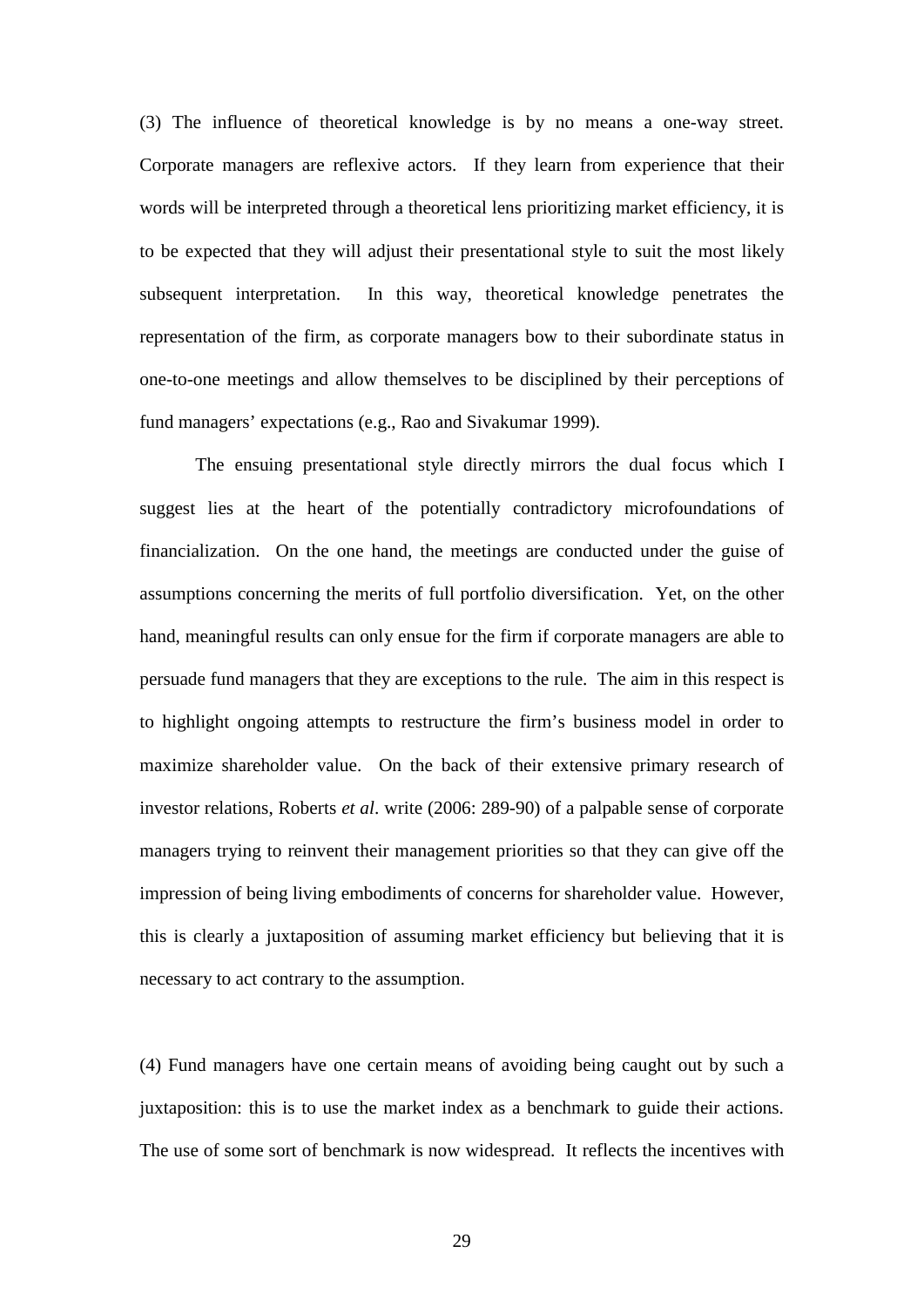which fund managers are faced to match their own performance with that of their contemporaries. Fund managers are subjected to routine scrutiny of their performance, where to retain their positions they must be able to show that they have done no worse than the performance of the average fund (e.g., Barber and Ghilarducci 1993: 288). That average in turn can be no higher than the average price change across the market as a whole. Any fund manager whose portfolio directly replicates the properties of the market index is therefore guaranteed to pass the frequent performance checks which dominate the industry, no matter what other fund managers are doing.

This helps to explain the growth of index-tracking funds since the 1980s. Such funds are a relatively easy sell to passive savers because they shun the concentration of high beta stocks. Their rise has triggered the development of other types of fund, notably the hedge fund, in an attempt to use alternative trading strategies to escape what has been described by Davis's respondents (2006: 12) as "the tyranny of the benchmarks". But the proliferation of index-tracking funds nonetheless serves to create conditions which appear to be entirely modelled on Sharpe's hypothetical world.

## **Conclusion**

Treating the issue purely theoretically, the microfoundations of financialization do indeed appear to be so tension-prone as to be outright contradictory. I am content that the logic of the preceding argument is sound, but it is only in extremely rare instances that an absence of inherent sociality means that there is a direct correspondence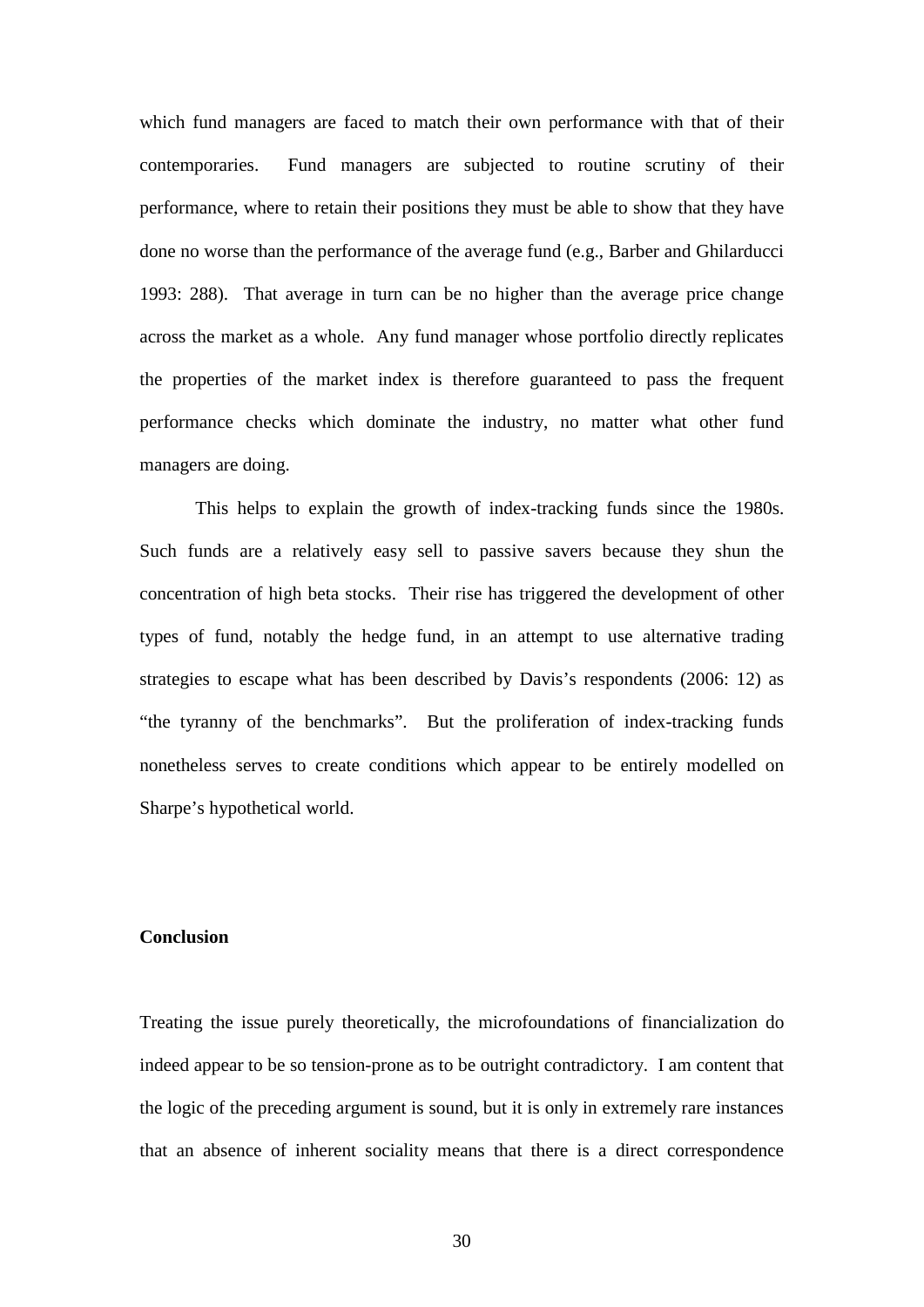between immanent logic and actual practice. In the real world, the stock trading system is grounded in embedded social relations to an extent which is impossible to capture in a theoretical treatment which assumes a performative relationship between finance theory and the financial economy.

The identification of the contradictory microfoundations of financialization as outlined in the opening two sections relies on just such an assumption. This does not make the analysis wrong, but it does caution against expecting to find the same clarity of relationship in empirical studies. Sure enough, empirical treatments of the interaction between corporate managers and fund managers do indeed point to a much more socially rich working environment than is depicted in performativity theory. Yet, they do also point to important sources of evidence which *are* consistent with the implications of the purely theoretical discussion.

The remaining questions to resolve are ones of degree: precisely how much confirmation of the theoretical relationships are we talking about here, and is that confirmation getting stronger or weaker over time? Unfortunately, we are not yet in a position to know, and it is possible that we may never be. The necessary information is hard to come by, and there are in any case extremely few researchers working actively on large-scale qualitative studies of fund manager practice. It is also highly unlikely that such practice will remain as it was studied for long. The 'investment fund' is not a homogeneous category, so any attempt at the sort of generalization entered into here necessarily comes at the risk of losing sight of existing diversity in funds' trading strategies. New types of fund which have not even been contemplated today are also likely to become a reality in the future. The exact degree to which the theoretical relationships are actualized is unlikely to be stable over time: it will reflect the constant reinvention of the social relations of the stock trading system.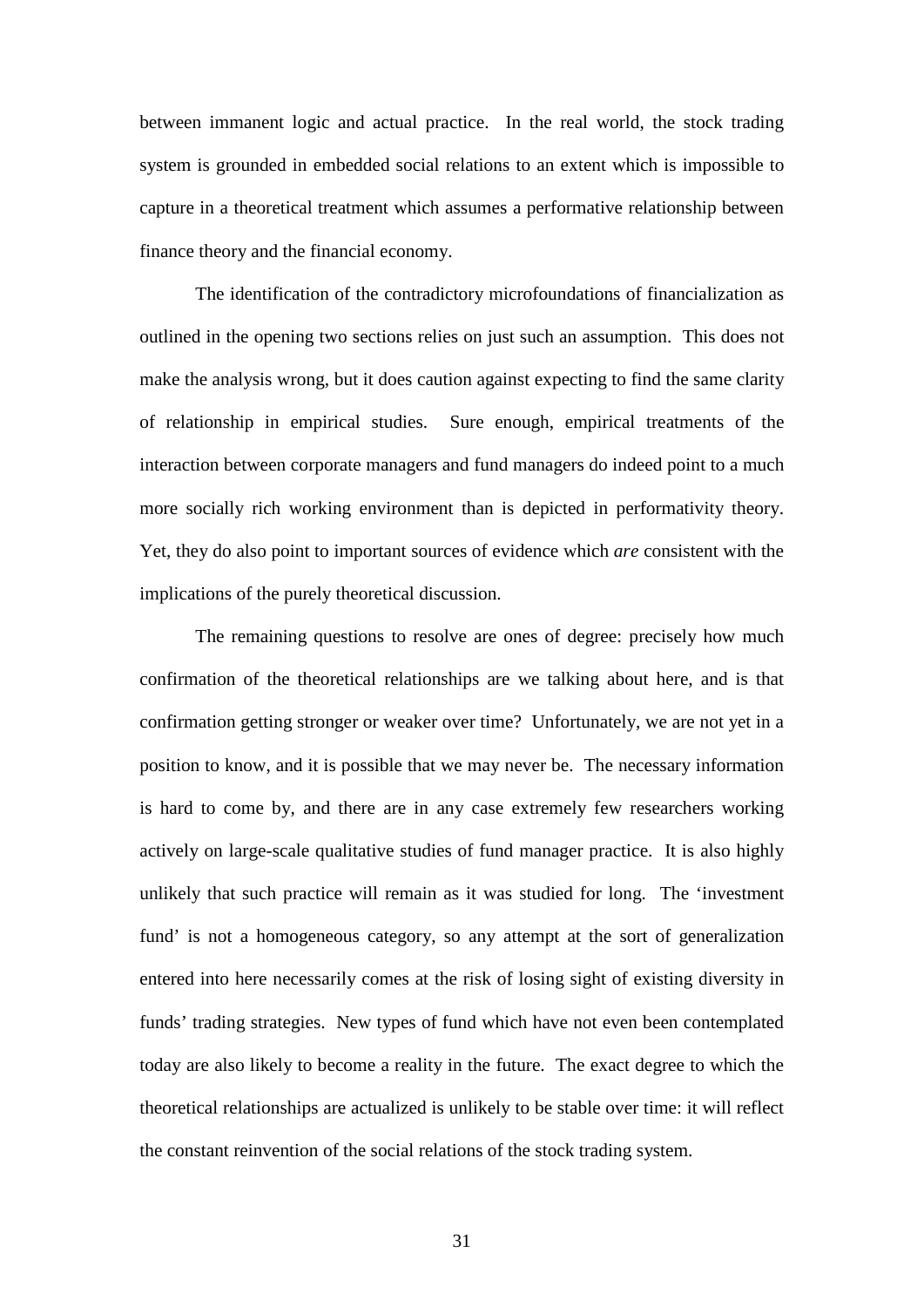However, this should not be seen as invalidating the purpose of the foregoing enquiry. There is much to be gained from analysing the potential contradictions of contemporary capitalism as a matter of logic, especially when partial confirmation is forthcoming for their practical manifestation. Whatever the broader social influences on actual trading decisions, the common-sense properties of financial models create a very real dilemma of financialization for firms. The successful operation of a financialized business model is entirely contingent upon fund managers ignoring the most fundamental insights of financial economics, but two significant contextual factors suggest that this will probably not be the case. The reality of investing passive savers' money means that fund managers are likely to internalize those savers' riskaversion, which immediately places them in a decision-making context analogous to the hypothetical world of the Capital Asset Pricing Model. The analogy is deepened when it is remembered that fund managers have to pass frequent performance checks which incentivize market-conforming trading strategies.

As such, the fact that an increasing number of firms are submitting themselves to financialized management techniques most likely means that they will be running business models which do not work in their own terms. There is much at stake, then, when it comes to discovering exactly how financial economics influences the investment decisions of fund managers. By no means the least of the things at stake are the savings of individuals who increasingly have to rely on asset-based systems of welfare to fund their consumption in old age. The long-term legitimation of financialization appears to depend, rather ironically, on fund managers activating the contradictions in financialized firms' accumulation function.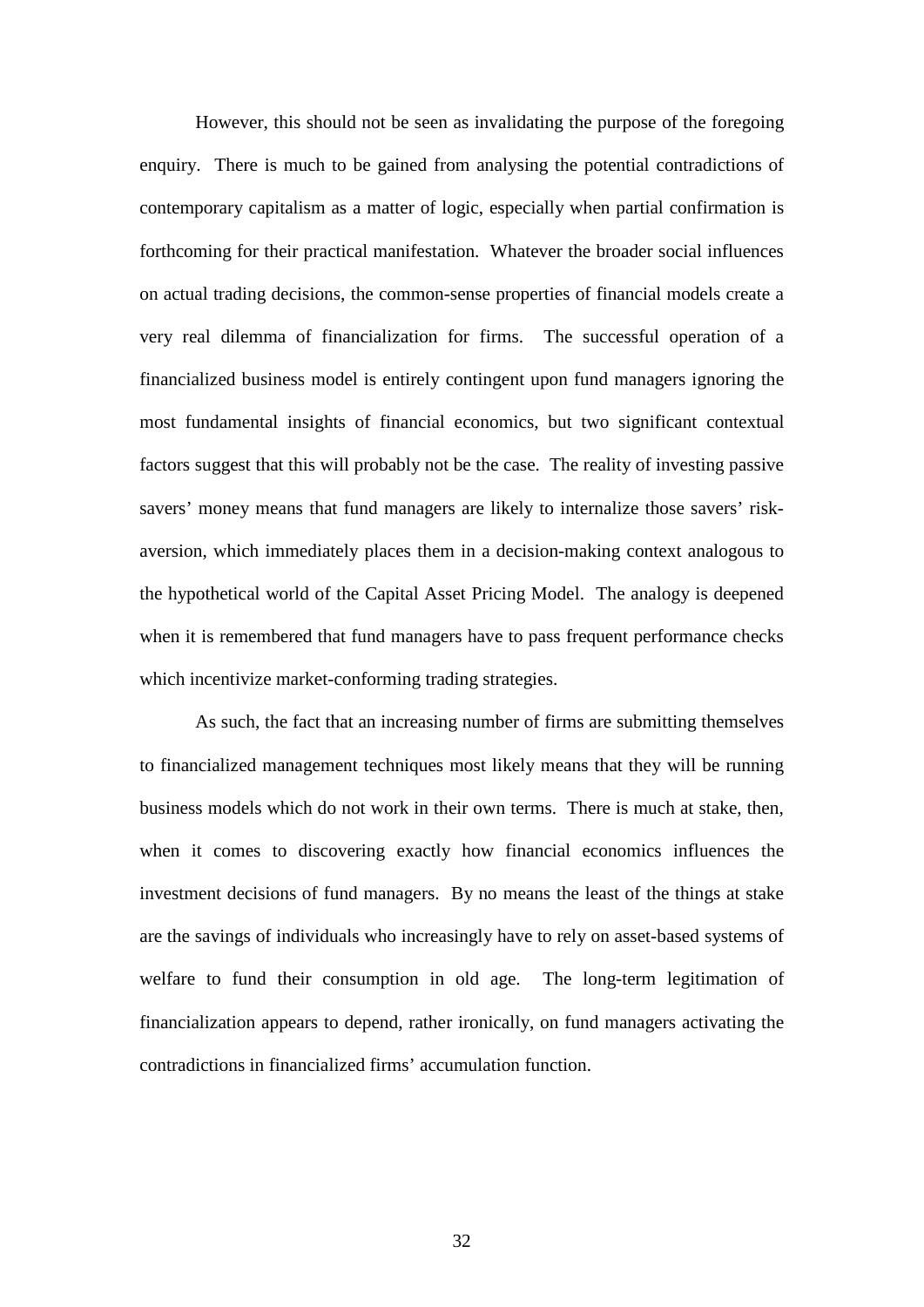### **Notes**

<sup>1</sup> This piece was written with the financial assistance of a grant from the UK's Economic and Social Research Council (number RES-000-22-2198). I gratefully acknowledge the ESRC's continuing support of my research. A very early first version was presented at the annual conferences of the British International Studies Association in December 2006 and the International Studies Association in 2007. I am grateful to the participants at those conferences, as well as to *Economy and Society*'s anonymous referees, for the help they gave me in refining my argument.

## **References**

- **Abolafia**, **Mitchel** (1996) *Making Markets: Opportunism and Restraint on Wall Street*, Cambridge, MA: Harvard University Press.
- **Aglietta**, **Michel** (2000) 'Shareholder value and corporate governance: some tricky questions', *Economy and Society* 29 (1): 146-159.
- **Barber**, **Randy** and **Ghilarducci**, **Teresa** (1993) 'Pension funds, capital markets, and the economic future', in Gary Dymski, Gerald Epstein and Robert Pollin (eds.) *Transforming the US Financial System: Equity and Efficiency for the 21st Century*, New York: M.E. Sharpe, pp. 287-320.
- **Barker**, **Richard** (1998) 'The market for information evidence from finance directors, analysts and fund managers', *Accounting and Business Research* 29 (1): 3-20.
- **Benston**, **George** and **Hartgraves**, **Al** (2002) 'Enron: what happened and what we can learn from it', *Journal of Accounting and Public Policy* 21 (2): 105-127.
- **Bernstein**, **Peter** (1992) *Capital Ideas: The Improbable Origins of Modern Wall Street*, Hoboken, NJ: John Wiley and Sons.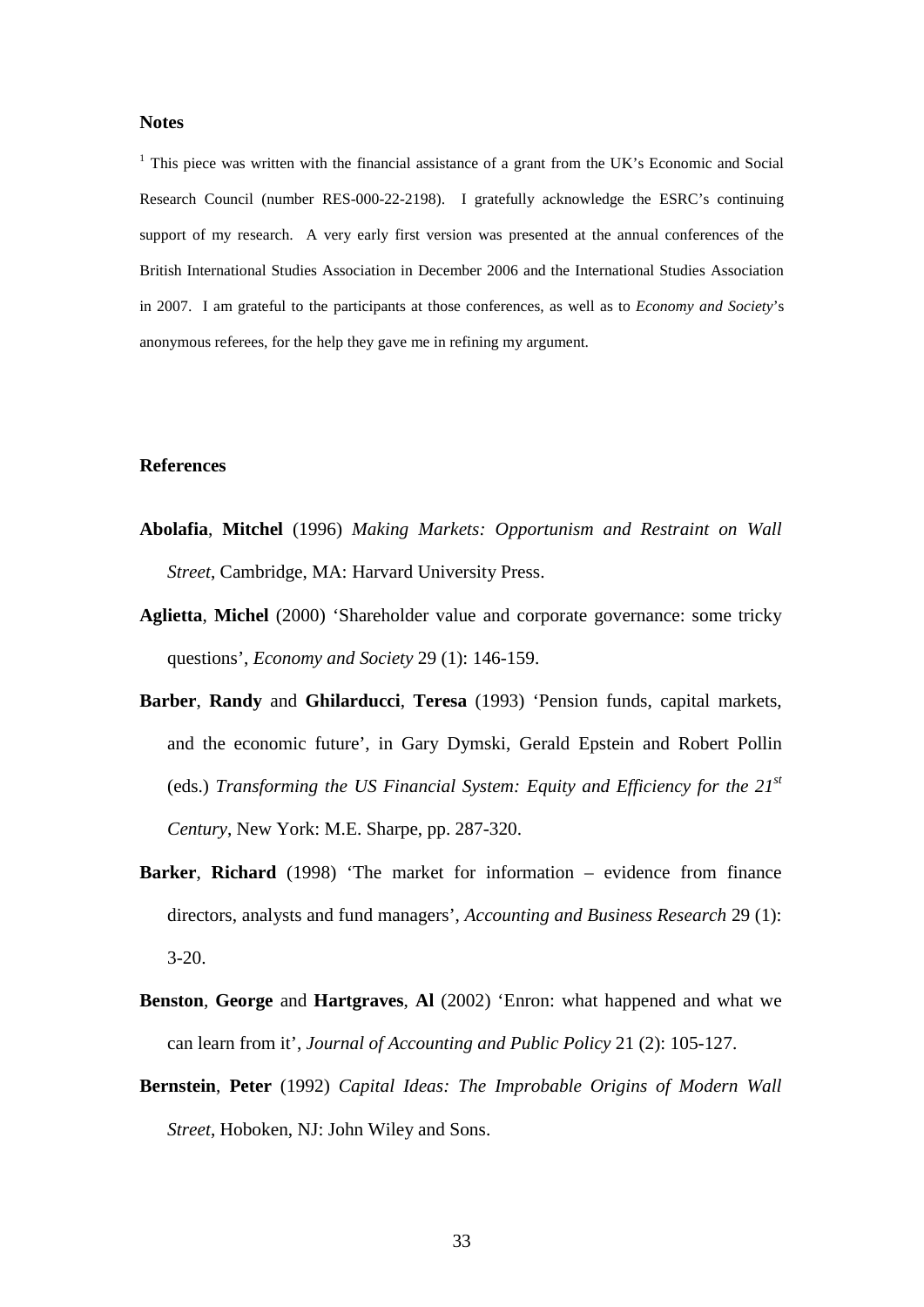- **Boyer**, **Robert** (2000) 'Is a finance-led growth regime a viable alternative to Fordism? A preliminary analysis', *Economy and Society* 29 (1): 111-145.
- **Callon**, **Michel** (1998) 'The embeddedness of economic markets in economics', in idem (ed.) *The Laws of the Markets*, Oxford: Blackwell, pp. 1-57.
- **Carnoy**, **Martin** (1984) *The State and Political Theory*, Princeton, NJ: Princeton University Press.
- **Coffee**, **John** (2006) *Gatekeepers: The Professions and Corporate Governance*, Oxford: Oxford University Press.
- **Davis, Aeron** (2006) 'The limits of metrological performativity: valuing equities in the London Stock Exchange', *Competition and Change* 10 (1): 3-21.
- **Derman**, **Emanuel** (2004) *My Life as a Quant: Reflections on Physics and Finance*, London: John Wiley and Sons.
- **Elliott**, **Larry** and **Schroth**, **Richard** (2002) *How Companies Lie: Why Enron is Just the Tip of the Iceberg*, London: Nicholas Brealey Publishing.
- **Fama**, **Eugene** (1991) 'Efficient capital markets: II', *Journal of Finance* 46 (5): 1575-1617.
- **Frankel**, **Tamar** (2006) *Trust and Honesty: America's Business Culture at a Crossroad*, Oxford: Oxford University Press.
- **Froud**, **Julie**, **Haslam**, **Colin**, **Johal**, **Sukhdev** and **Williams**, **Karel** (2000) 'Shareholder value and financialization: consultancy promises, management moves', *Economy and Society* 29 (1): 80-110.
- **Fusaro**, **Peter** and **Miller**, **Daniel** (2002) *What Went Wrong at Enron*, Hoboken, NJ: John Wiley and Sons.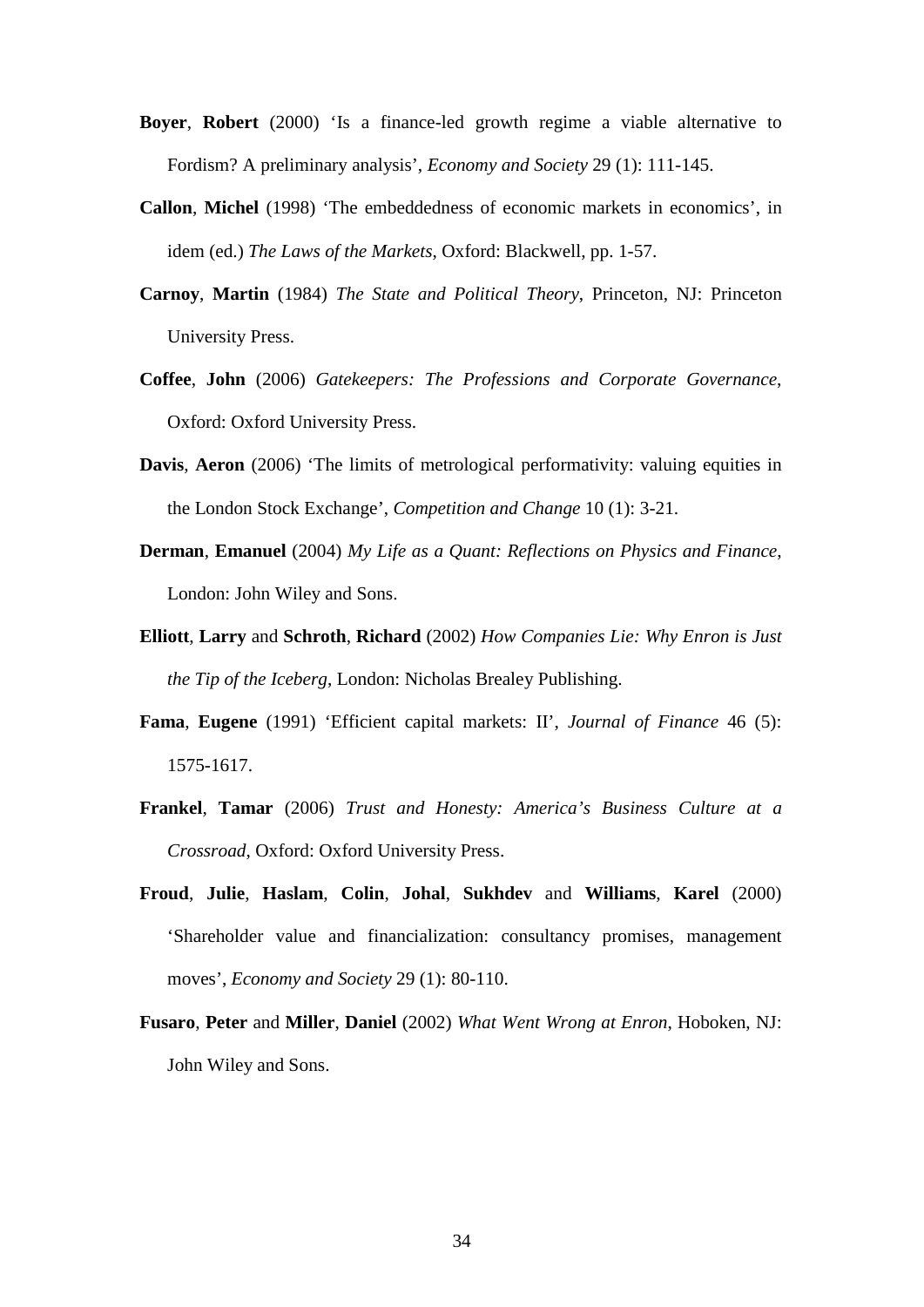- **Gourevitch**, **Peter** and **Shinn**, **James** (2005) *Political Power and Corporate Control: The New Global Politics of Corporate Governance*, Princeton, NJ: Princeton University Press.
- **Habermas**, **Jürgen** (1976) *Legitimation Crisis*, translated by Thomas McCarthy, London: Heinemann.
- **Holland**, **John** (2002) 'Financial institutions' governance of the internal governance and value creation chain of companies – a grounded theory model', *Department of Accounting and Finance Working Paper*, No. 2002/5, University of Glasgow.
- **Holland¸ John** and **Doran**, **P.** (1998) 'Financial institutions, private acquisition of corporate information, and fund management', *European Journal of Finance* 4 (2): 129-155.
- **Institutional Shareholders Committee (ISC)** (2002) *The Responsibilities of Institutional Shareholders and Agents: Statement of Principles*, London: ISC.
- **Investor Relations Society (IRS)** (1998) *Investor Relations in the UK: Current Practices and Key Issues*, London: Business Planning and Research.
- **Jessop**, **Bob** (2007) *State Power: A Strategic-Relational Approach*, Cambridge: Polity.
- **Kennedy**, **Allan** (2000) *The End of Shareholder Value: The Real Effects of the Shareholder Value Phenomenon and the Crisis it is Bringing to Business*, London: Orion.
- **Knorr Cetina**, **Karin** (2005) 'How are global markets global? The architecture of a flow world', in Karin Knorr Cetina and Alex Preda (eds.) *The Sociology of Financial Markets*, Oxford: Oxford University Press, pp. 38-61.
- **Langley**, **Paul** (2008) *The Everyday Life of Global Finance: Saving and Borrowing in Anglo-America*, Oxford: Oxford University Press.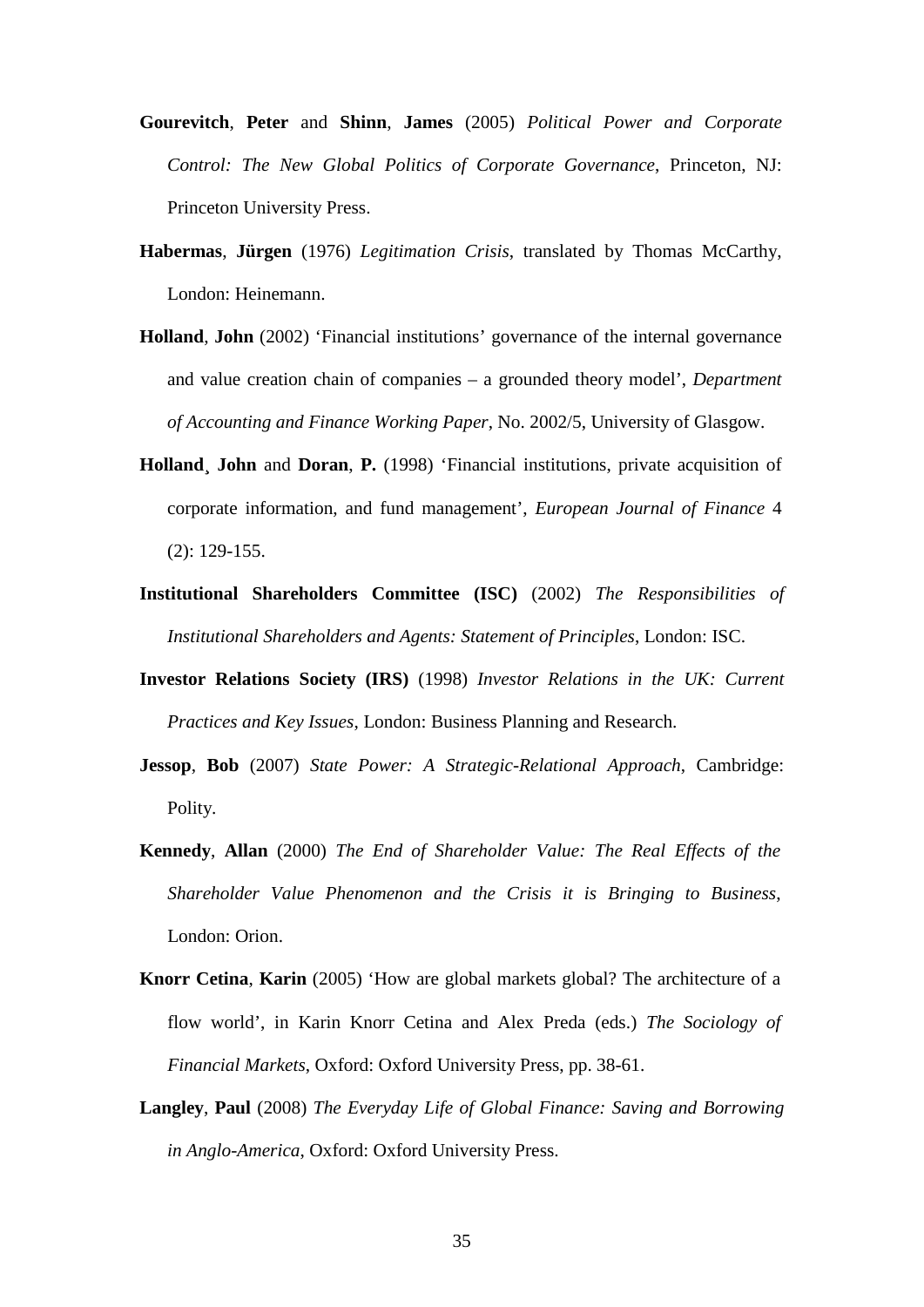- **Lazonick**, **William** and **O'Sullivan**, **Mary** (2000) 'Maximizing shareholder value: a new ideology for corporate governance', *Economy and Society* 29 (1): 13-35.
- **MacKenzie**, **Donald** (2006) *An Engine, Not a Camera: How Financial Models Shape Markets*, Cambridge, MA: MIT Press.
- **Malkiel**, **Burton** (1999) *A Random Walk Down Wall Street*, revised and updated edition, London: W. W. Norton and Company.
- **Markowitz**, **Harry** (1952) 'Portfolio selection', *Journal of Finance* 7 (1): 77-91. ──────── (1959) *Portfolio Selection: Efficient Diversification of Investments*, London: John Wiley and Sons.
- **Marston**, **Claire** (1996) 'The organization of the investor relations function by large UK quoted companies', *Omega, International Journal of Management Science* 24 (4): 477-488.
- **Martin**, **Randy** (2002) *Financialization of Daily Life*, Philadelphia, PA: Temple University Press.
- **Mauboussin**, **Michael** and **Hiler**, **Bob** (1999) *Cashflow.com: Cash Economics in the New Economy*, New York: Credit Suisse First Boston.
- **McLean**, **Bethany** and **Elkind**, **Peter** (2003) *The Smartest Guys in the Room: The Amazing Rise and Scandalous Fall of Enron*, London: Viking.
- **Mehrling**, **Perry** (2005) *Fischer Black and the Revolutionary Idea of Finance*, Chichester: John Wiley and Sons.
- **Micklethwait**, **John** and **Wooldridge**, **Adrian** (1996) *The Witch Doctors: What the Management Gurus are Saying, Why it Matters and How to Make Sense of It*, London: Heinemann.
- **Nisbet**, **Michael** (1994) 'Selecting the company', *Long Range Planning* 27 (5): 145- 148.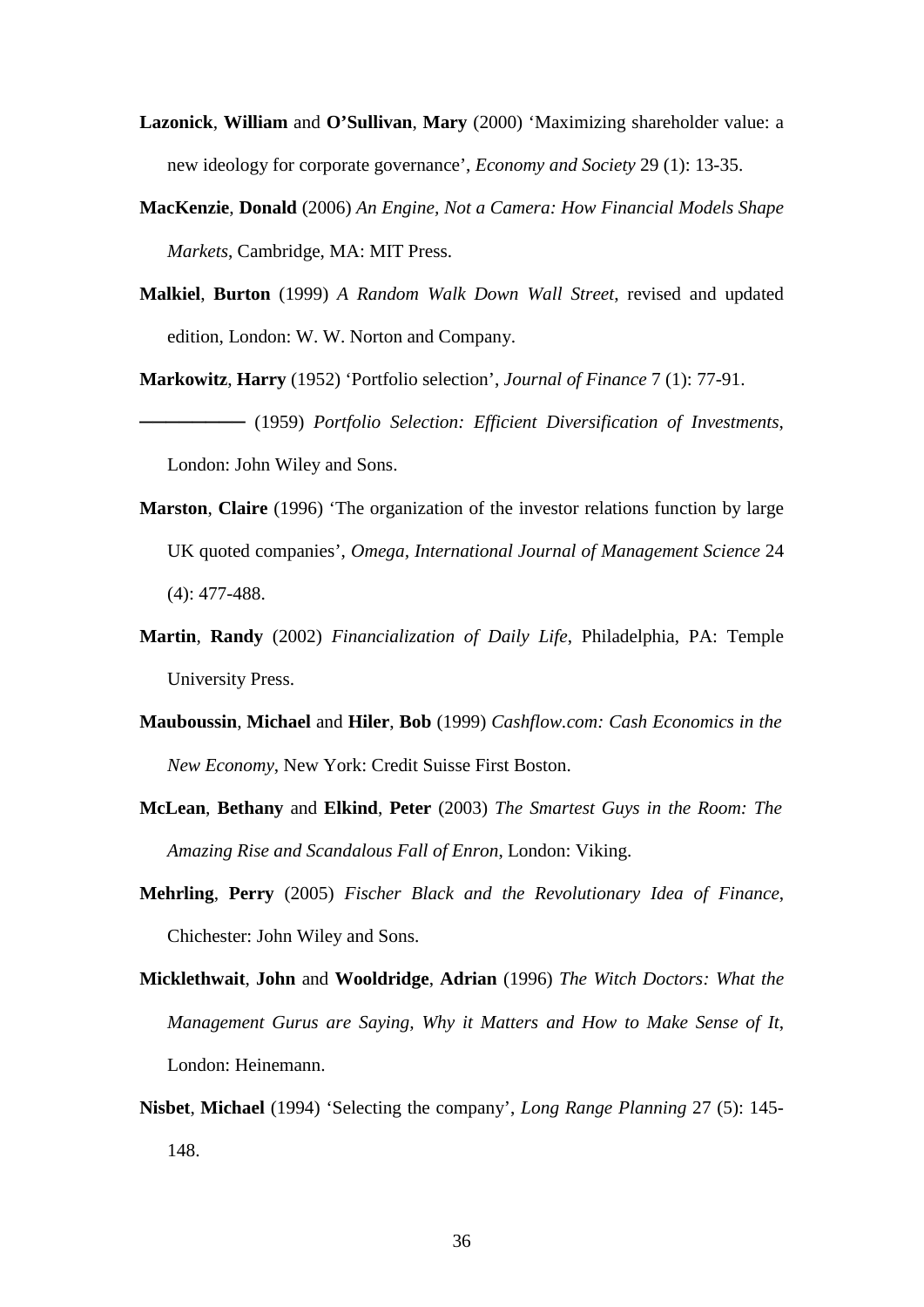**Offe**, **Claus** (1985) *Contradictions of the Welfare State*, Cambridge, MA: MIT Press. **Poulantzas**, **Nicos** (1978) *State, Power, Socialism*, London: New Left Books.

- **Pryke**, **Michael** (2007) 'Money's eyes: the visual preparation of financial markets', *CRESC Working Paper Series*, No. 42, Centre for Research on Socio-Cultural Change, Open University/University of Manchester.
- **Rao**, **Hayagreeva** and **Sivakumar**, **Kumar** (1999) 'Institutional sources of boundary-spanning structures: the establishment of investor relations departments in the Fortune 500 Industrials', *Organization Science* 10 (1): 27-42.
- **Ravenscroft**, **Sue** and **Williams**, **Paul** (2005) 'Rules, rogues, and risk assessors: academic responses to Enron and other accounting scandals', *European Accounting Review* 14 (2): 363-372.
- **Reinstein**, **Alan** and **McMillan**, **Jeffrey** (2004) 'The Enron debacle: more than a perfect storm', *Critical Perspectives on Accounting* 15 (6/7): 955-970.
- **Revsine**, **Lawrence** (1991) 'The selective financial misrepresentation hypothesis', *Accounting Horizons* 5 (4): 16-27.

 $\rightarrow$  (2002) 'Enron: sad but inevitable', *Journal of Accounting and Public Policy* 21 (2): 137-145.

- **Roberts**, **John** (2001) 'Trust and control in Anglo-American systems of corporate governance: the individualizing and socializing effects of processes of accountability', *Human Relations* 54 (12): 1547-1572.
- **Roberts**, **John**, **Sanderson**, **Paul**, **Barker**, **Richard** and **Hendry**, **John** (2006) 'In the mirror of the market: the disciplinary effects of company/fund manager meetings', *Accounting, Organizations and Society* 31 (3): 277-294.
- **Samuelson**, **Paul** (1965) 'Proof that properly anticipated prices fluctuate randomly', *Industrial Management Review* 6 (2): 41-50.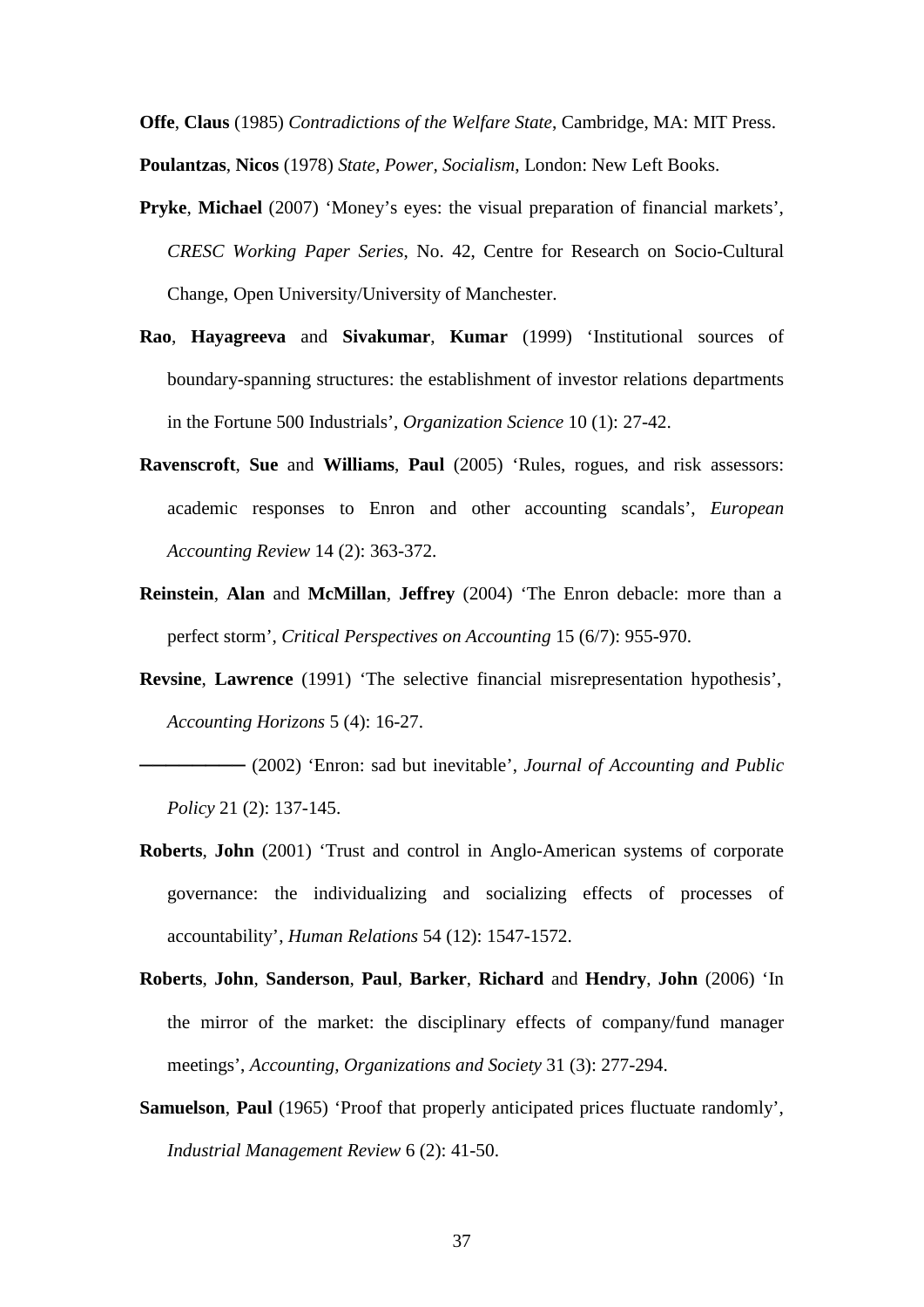- **Sassen**, **Saskia** (2005) 'The embeddedness of electronic markets: the case of global capital markets', in Karin Knorr Cetina and Alex Preda (eds.) *The Sociology of Financial Markets*, Oxford: Oxford University Press, pp. 17-37.
- **Sharpe**, **William** (1963) 'A simplified model for portfolio analysis', *Management Science* 9 (2): 277-293.

 $-$  (1970) *Portfolio Theory and Capital Markets*, New York: McGraw-Hill.

- **Shiller**, **Robert** (2000) *Irrational Exuberance*, Princeton, NJ: Princeton University Press.
- **Sievers**, **Burkard** (1999) 'Psychotic organization as a metaphoric frame for the socioanalysis of organizational and interorganizational dynamics', *Administration and Society* 31 (5): 588-615.
- **Steinherr**, **Alfred** (2000) *Derivatives: The Wild Beast of Finance*, paperback edition, Chichester: John Wiley and Sons.
- **Thornburg**, **Steven** and **Roberts**, **Robin** (2008) 'Money, politics, and the regulation of public accounting services: evidence from the Sarbanes-Oxley Act of 2002', *Accounting, Organizations and Society* 33 (2/3): 229-248.
- **Thrift**, **Nigel** (1998) 'Virtual capitalism: the globalisation of reflexive business knowledge', in James Carrier and Daniel Miller (eds.) *Virtualism: A New Political Economy*, Oxford: Berg, pp. 161-186.
- **Tobin**, **James** (1958) 'Liquidity preference as behavior toward risk', *Review of Economic Studies* 67 (1): 65-86.
- **Trinkaus, John** and **Giacalone, Joseph** (2005) 'The silence of the stakeholders: zero decibel level at Enron', *Journal of Business Ethics* 58 (1): 237-248.